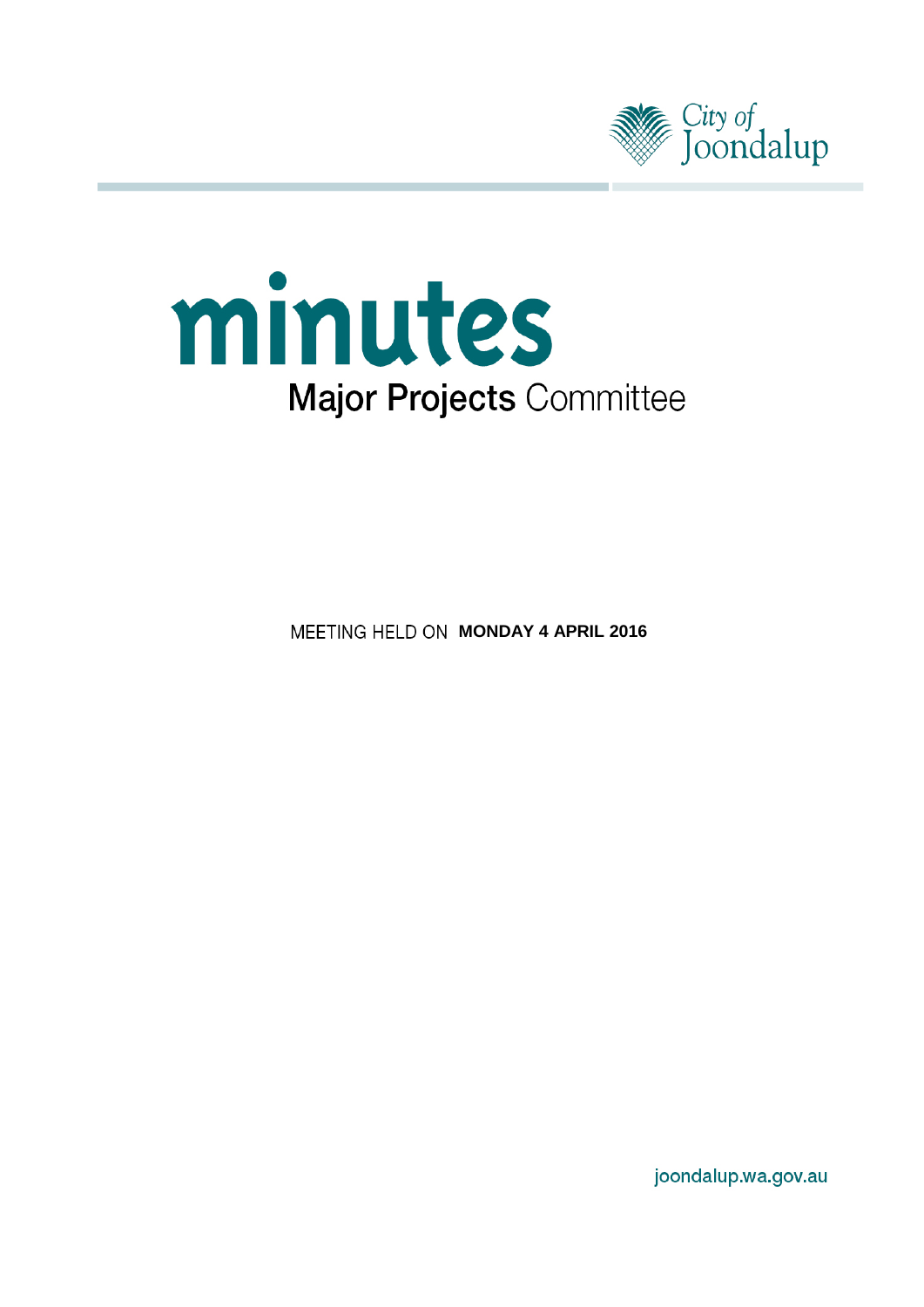# **TABLE OF CONTENTS**

| Item No.       | <b>Title</b>                                                                             | Page No.        |
|----------------|------------------------------------------------------------------------------------------|-----------------|
|                | <b>Declaration of Opening</b>                                                            | 4               |
|                | <b>Declarations of Interest</b>                                                          | 4               |
|                | Apologies/Leave of absence                                                               | 4               |
|                | <b>Confirmation of Minutes</b>                                                           | $5\phantom{1}$  |
|                | Announcements by the Presiding Member without discussion                                 | $5\phantom{.0}$ |
|                | Identification of matters for which the meeting may be closed to<br>the public           | $5\phantom{.0}$ |
|                | <b>Petitions and deputations</b>                                                         | $5\phantom{1}$  |
|                | <b>Reports</b>                                                                           | 6               |
| $\mathbf 1$    | Re-Scheduling of Major Projects Committee Meeting Dates 2016 -<br>[105563]               | 6               |
| $\overline{2}$ | Ocean Reef Marina - Project Status Report - [04171B]                                     | 10              |
| 3              | Ocean Reef Marina Communications Strategy - [04171B]                                     | 18              |
| 4              | Joondalup Performing Arts and Cultural Facility Design Progress<br>Report - [75577]      | 29              |
| 5              | Confidential - Joondalup City Centre Development - Boas Place<br>Concept Plan - [103036] | 36              |
|                | <b>Urgent Business</b>                                                                   | 37              |
|                | Motions of which previous notice has been given                                          | 37              |
|                | <b>Requests for Reports for future consideration</b>                                     | 37              |
|                | <b>Closure</b>                                                                           | 37              |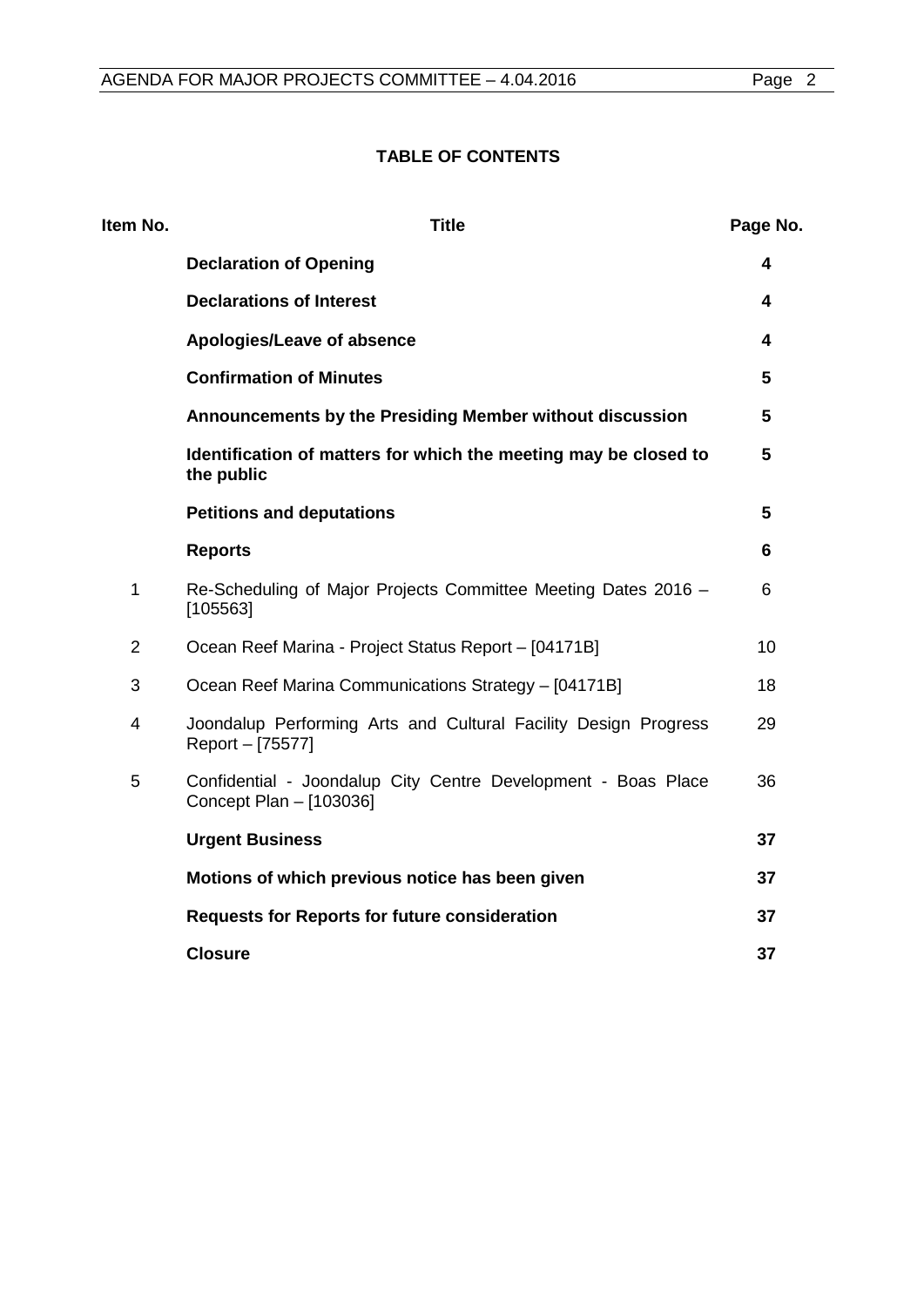# **CITY OF JOONDALUP**

### **MINUTES OF THE MAJOR PROJECTS COMMITTEE MEETING HELD IN CONFERENCE ROOM 1, JOONDALUP CIVIC CENTRE, BOAS AVENUE, JOONDALUP ON MONDAY 4 APRIL 2016.**

# **ATTENDANCE**

#### **Committee Members**

| Mayor Troy Pickard | <b>Presiding Member</b>             |                                |
|--------------------|-------------------------------------|--------------------------------|
| Cr Kerry Hollywood | <b>Deputy Presiding Member</b>      | absent from 10.28pm to 10.30pm |
| Cr Philippa Taylor | Deputising for Cr Nige Jones        |                                |
| Cr Liam Gobbert    |                                     |                                |
| Cr Mike Norman     |                                     |                                |
| Cr John Chester    |                                     | absent from 9.25pm to 9.27pm   |
| Cr Sophie Dwyer    | Deputising for Cr Russ Fishwick, JP | absent from 8.32pm to 8.33pm   |
|                    |                                     | to 10.45pm                     |

#### **Officers**

| Mr Garry Hunt                                  | <b>Chief Executive Officer</b>                                 | absent from 8.24pm to 8.25pm                                   |
|------------------------------------------------|----------------------------------------------------------------|----------------------------------------------------------------|
| Mr Mark McCory                                 | Acting Director Governance and Strategy                        | absent from 9.28pm to 9.29pm<br>to $8.42 \text{pm}$            |
| Mr Brad Sillence                               | Manager Governance                                             | absent from 8.42pm to 8.43pm<br>absent from 10.18pm to 10.20pm |
| Ms Genevieve Hunter<br><b>Mr Scott Collins</b> | <b>Acting Manager City Projects</b><br>Senior Projects Officer | absent from 7.49pm to 8.42pm<br>to $9.51pm$                    |
| Mrs Rose Garlick                               | Governance Officer                                             |                                                                |

#### **Observer**

Cr Tom McLean,JP *absent from 9.57pm to 9.59pm* Cr Russell Poliwka *to 9.50pm*

#### **Guests**

### In relation to Item 2 - Ocean Reef Marina - Project Status Report

| Ms Karen Hyde   | Associate, Taylor Burrell Barnett                                                              | from $7.24$ pm to $7.49$ pm |
|-----------------|------------------------------------------------------------------------------------------------|-----------------------------|
| Mr Darren Walsh | Chief Executive Officer, Strategen                                                             | from 7.24pm to 7.49pm       |
|                 | In relation to Item 4 - Joondalup Performing Arts And Cultural Facility Design Progress Report |                             |

| Mr Andrew Lilleyman | Design Director, ARM Architecture   | from $8.42 \text{pm}$ to $9.50 \text{pm}$ |
|---------------------|-------------------------------------|-------------------------------------------|
| Mr Jeremy Stewar    | Project Architect, ARM Architecture | from $8.42 \text{pm}$ to $9.50 \text{pm}$ |
| Mr Luke Davey       | Project Architect, ARM Architecture | from $8.42 \text{pm}$ to $9.50 \text{pm}$ |
| Ms Jenny Watson     | Project Team, ARM Architecture from | from $8.42$ pm to $9.50$ pm               |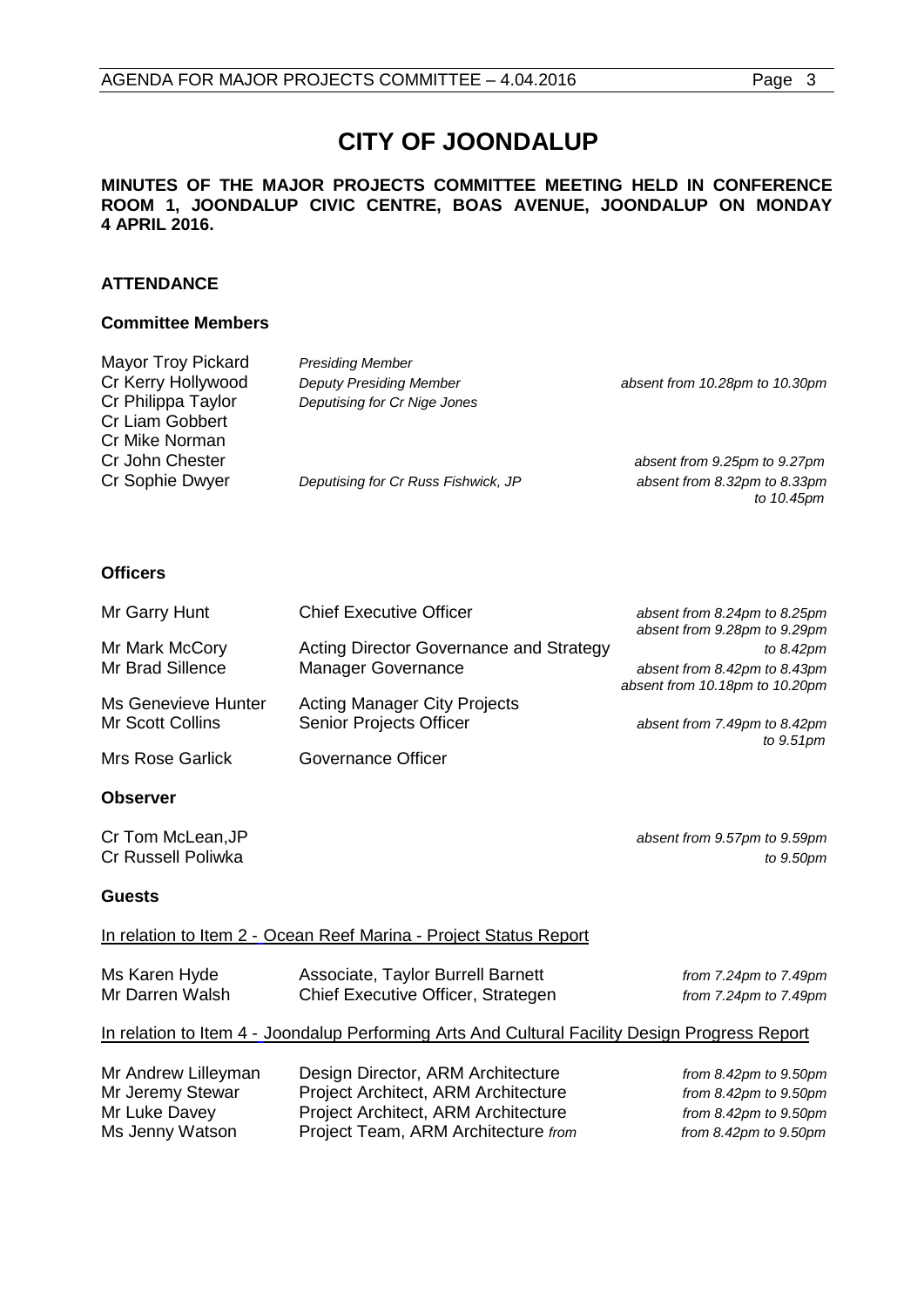In relation to Item 5 - Confidential - Joondalup City Centre Development - Boas Place Concept Plan

| Mr Tony Hatt      | Chief Executive Officer, Devwest Group Pty Ltd | from $9.51$ pm to $11.04$ pm |
|-------------------|------------------------------------------------|------------------------------|
| Mr Chad Ferguson  | Executive Director, Devwest Group Pty Ltd      | from $9.51$ pm to $11.04$ pm |
| Mr Damon Ferguson | Executive Director, Devwest Group Pty Ltd      | from $9.51$ pm to $11.04$ pm |

#### <span id="page-3-0"></span>**DECLARATION OF OPENING**

The Presiding Member declared the meeting open at 7.20pm.

### <span id="page-3-1"></span>**DECLARATIONS OF INTEREST**

#### **Disclosures of Financial / Proximity Interest**

A declaration under this section requires that the nature of the interest must be disclosed. Consequently a member who has made a declaration must not preside, participate in, or be present during any discussion or decision-making procedure relating to the matter the subject of the declaration. An employee is required to disclose their financial interest and if required to do so by the Council must disclose the extent of the interest. Employees are required to disclose their financial interests where they are required to present verbal or written reports to the Council. Employees are able to continue to provide advice to the Council in the decision making process if they have disclosed their interest.

| <b>Name/Position</b>      | <b>Cr Russell Poliwka.</b>                                       |
|---------------------------|------------------------------------------------------------------|
| <b>Item No./Subject</b>   | Item 5 - Confidential - Joondalup City Centre Development - Boas |
|                           | Place Concept Plan.                                              |
| <b>Nature of interest</b> | Proximity Interest.                                              |
| <b>Extent of Interest</b> | Cr Poliwka owns property opposite the development site.          |

#### **Disclosures of interest affecting impartiality**

<span id="page-3-2"></span>Nil.

#### **APOLOGIES/LEAVE OF ABSENCE**

#### **Apologies:**

Cr Nige Jones Cr Russ Fishwick, JP

#### **Leave of Absence Previously Approved:**

| <b>Cr Christine Hamilton-Prime</b> | 14 March to 4 April 2016 inclusive;  |
|------------------------------------|--------------------------------------|
| Cr Mike Norman                     | 19 April to 27 April 2016 inclusive; |
| Cr Sophie Dwyer                    | 17 April to 21 April 2016 inclusive; |
| Cr John Logan                      | 20 April to 24 April 2016 inclusive; |
| Cr Russ Fishwick, JP               | 26 April to 6 June 2016 inclusive.   |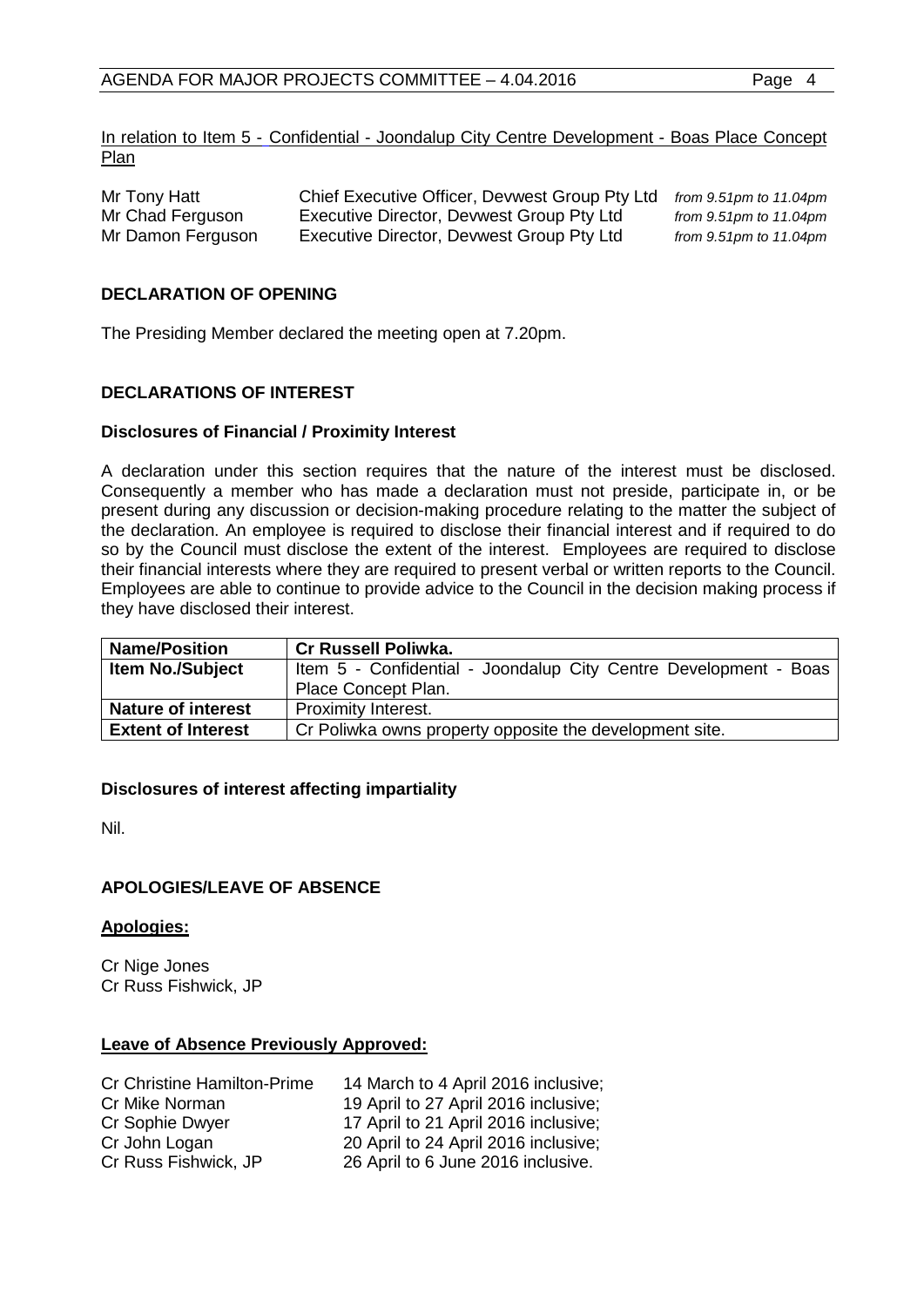# <span id="page-4-0"></span>**CONFIRMATION OF MINUTES**

### MINUTES OF THE MAJOR PROJECTS COMMITTEE HELD 1 FEBRUARY 2016

**MOVED Cr Gobbert SECONDED Cr Chester that the minutes of the meeting of the Major Projects Committee held on 1 February 2016 be confirmed as a true and correct record.**

### **The Motion was Put and CARRIED (7/0)**

**In favour of the Motion:** Mayor Pickard, Crs Chester, Dwyer, Gobbert, Hollywood, Norman and Taylor.

# <span id="page-4-1"></span>**ANNOUNCEMENTS BY THE PRESIDING MEMBER WITHOUT DISCUSSION**

Nil.

# <span id="page-4-2"></span>**IDENTIFICATION OF MATTERS FOR WHICH THE MEETING MAY BE CLOSED TO THE PUBLIC**

In accordance with Clause 5.2 of the City's *Meeting Procedures Local Law 2013*, this meeting was not open to the public.

# <span id="page-4-3"></span>**PETITIONS AND DEPUTATIONS**

Nil.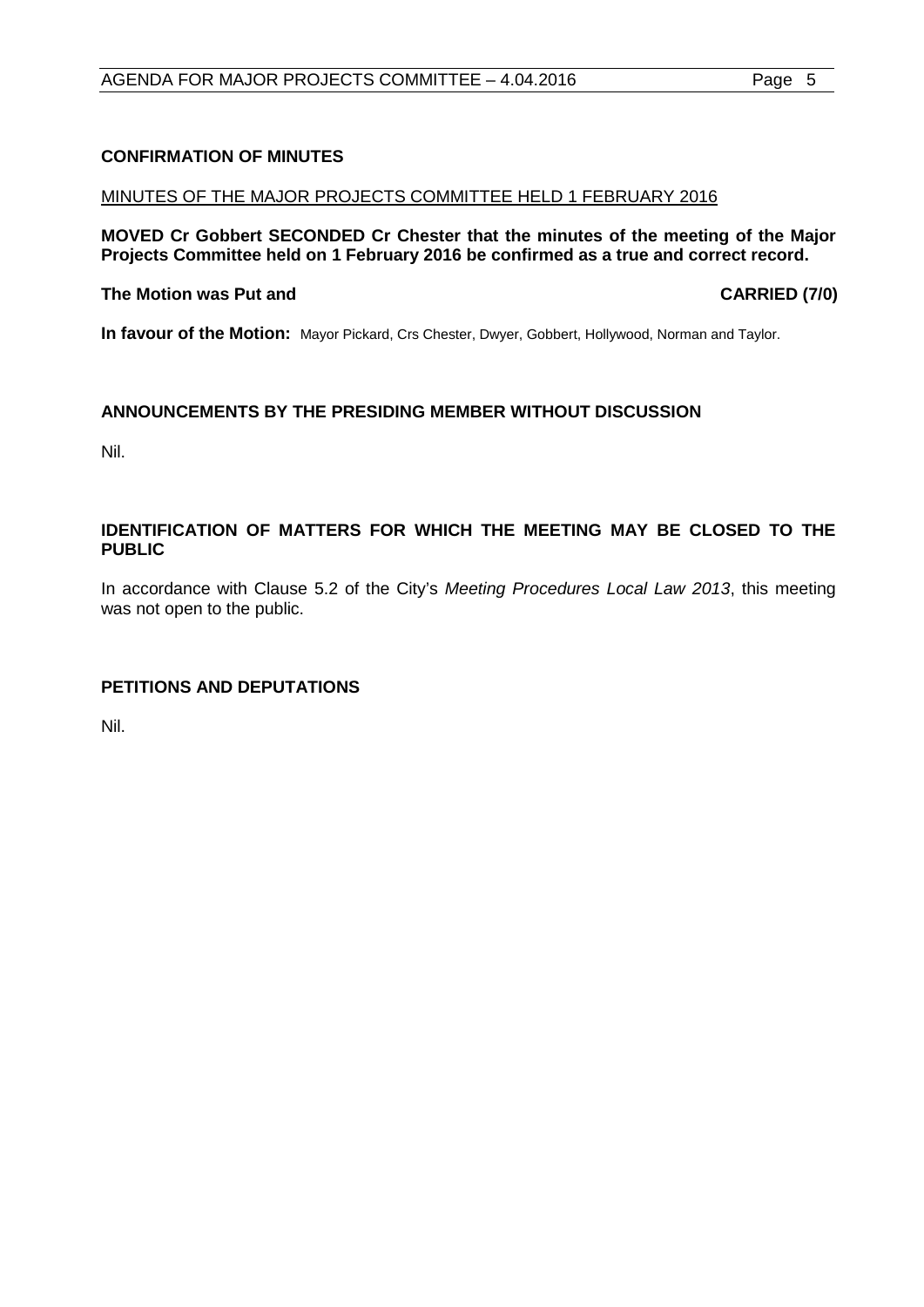<span id="page-5-0"></span>**REPORTS**

# <span id="page-5-1"></span>**ITEM 1 RE-SCHEDULING OF MAJOR PROJECTS COMMITTEE MEETING DATES 2016**

| <b>WARD</b>                           | All                                                                                                                                                                                           |
|---------------------------------------|-----------------------------------------------------------------------------------------------------------------------------------------------------------------------------------------------|
| <b>RESPONSIBLE</b><br><b>DIRECTOR</b> | Mr Jamie Parry<br>Governance and Strategy                                                                                                                                                     |
| <b>FILE NUMBER</b>                    | 105563, 101515                                                                                                                                                                                |
| <b>ATTACHMENTS</b>                    | Nil.                                                                                                                                                                                          |
| <b>AUTHORITY / DISCRETION</b>         | Executive - The substantial direction setting and oversight role<br>of Council, such as adopting plans and reports, accepting<br>tenders, directing operations, setting and amending budgets. |

### **PURPOSE**

For the Major Projects Committee to consider re-scheduling various committee meeting dates and times for 2016.

#### **EXECUTIVE SUMMARY**

At its meeting held on 3 November 2015 the Major Projects Committee adopted a schedule of meeting dates for the Major Projects Committee throughout 2016. The meeting schedule for a variety of other committees has been reviewed with the intent of reducing time imposition on Elected Members.

Those committees have amended their meeting dates and times to be held on the same day as the Major Projects Committee. This necessitates amendments to the starting time of the Major Projects Committee to enable this to occur.

It is recommended the Major Projects Committee adopts the amended meeting dates and times for the Major Projects Committee of the City of Joondalup to be held at the Joondalup Civic Centre, Boas Avenue, Joondalup.

# **BACKGROUND**

The Major Projects Committee was established at the Special Council meeting held on 3 November 2015 (JSC02-11/15 refers). The role of the Major Projects Committee is to:

• oversee the progress of the Ocean Reef Marina, the Joondalup City Centre Office Development, the Joondalup Performing Arts and Cultural Facility and other major strategic capital projects as identified from time to time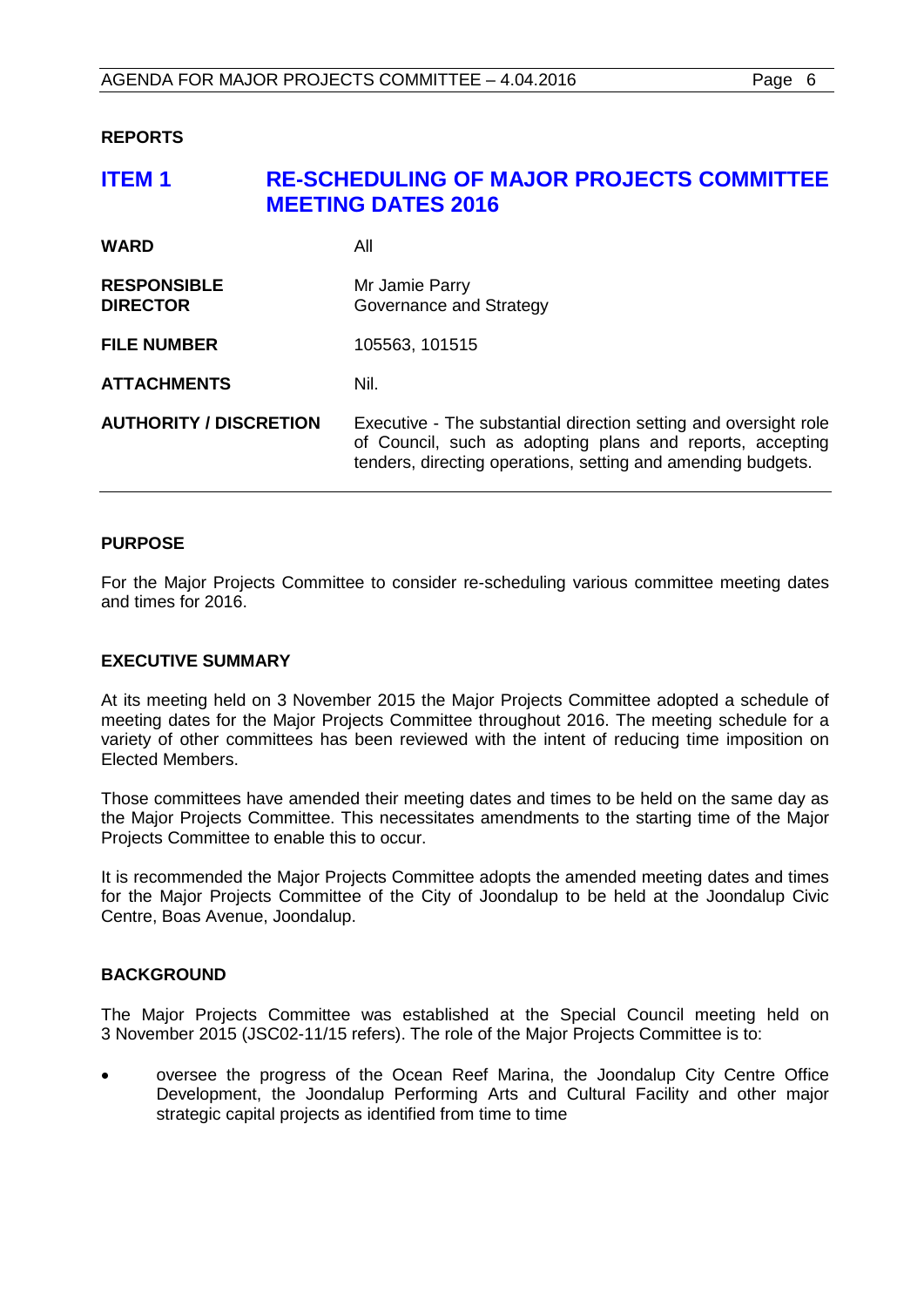- make recommendations to Council on various elements of the projects within the role of the Major Projects Committee, including but not limited to:
	- o project scope
	- o design elements and core project components
	- o development models and financial structures<br>o ongoing management and utilisation models
	- ongoing management and utilisation models.

The proposed 2016 schedule of Council meeting dates is based on the format used in recent years. That is, a monthly meeting format with Strategy Sessions held on the first Tuesday of each month, Briefing Sessions held on the second Tuesday and Council meetings on the third Tuesday.

This enables committee meetings to be scheduled on the Monday, Tuesday or Wednesday of weeks one, two and three so as to minimise potential conflicts with other Council activities and provide a 'meeting-free' week in the fourth week of each month.

It is preferable to hold committee meetings in the first week of the month, thereby enabling committee recommendations to be listed in the Briefing Session agenda and subsequently the Council meeting agenda, however this may not always be possible due to other scheduled meetings.

At its meeting held on 3 November 2015 (Item 1 refers) the Major Projects Committee adopted a schedule of meeting dates for the Major Projects Committee throughout 2016 as follows:

| <b>Major Projects Committee</b>               |
|-----------------------------------------------|
| To be held in Conference Room 2               |
| Monday 1 February 2016, commencing at 6.00pm  |
| Monday 4 April 2016, commencing at 6.00pm     |
| Monday 13 June 2016, commencing at 6.00pm     |
| Monday 1 August 2016, commencing at 6.00pm    |
| Monday 3 October 2016, commencing at 6.00pm   |
| Monday 28 November 2016, commencing at 6.00pm |

# **DETAILS**

The proposed changes are as follows:

- Amend the time of the Monday 3 October 2016 meeting from 6.00pm to now commence at 7.15pm.
- Amend the time of the Monday 28 November 2016 meeting from 6.00pm to now commence at 7.15pm.

# **Issues and options considered**

The Major Projects Committee can either:

- adopt the meeting dates as proposed in this report
- not adopt the meeting dates as proposed in this report or
- amend the meeting dates.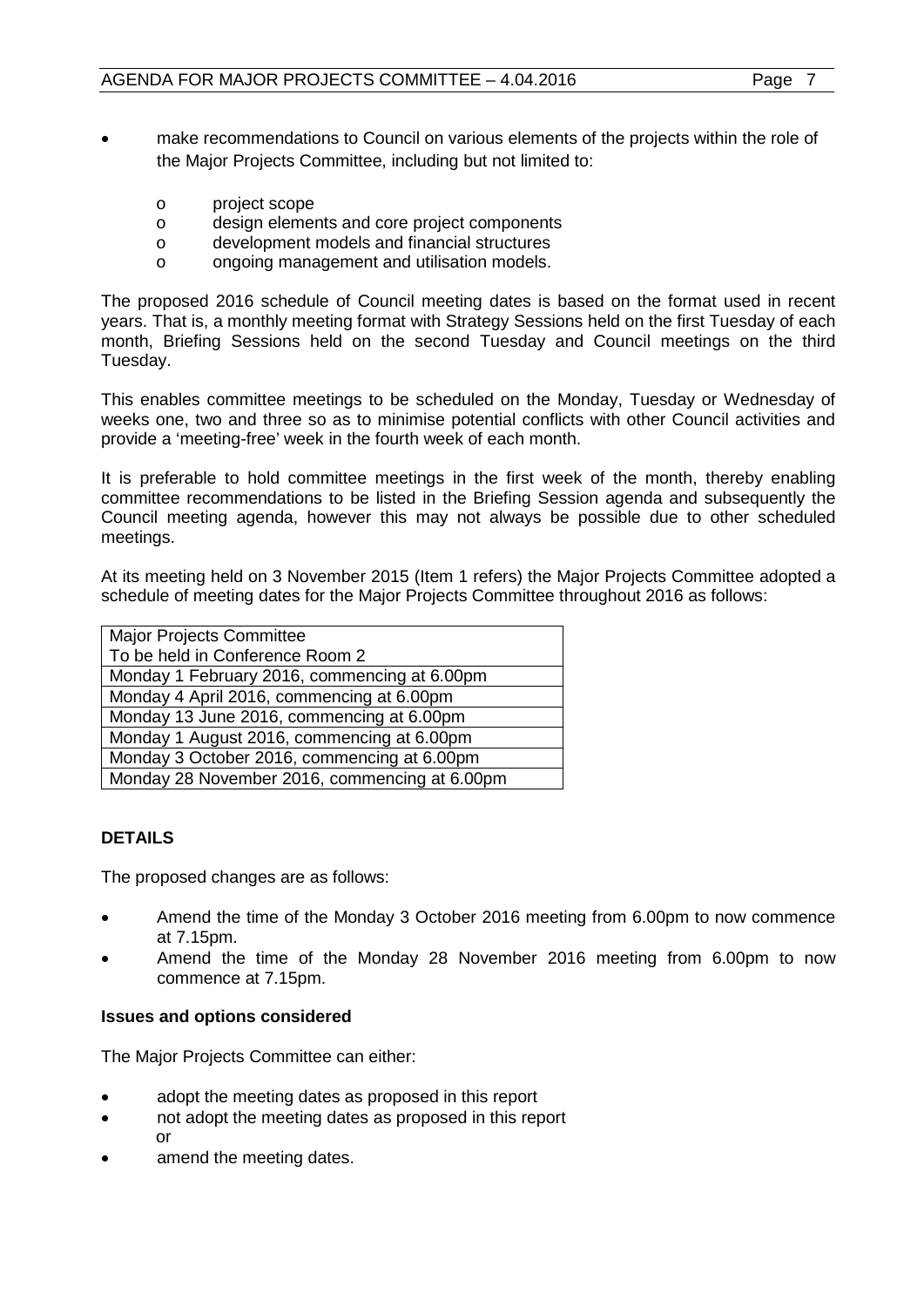## **Legislation / Strategic Community Plan / policy implications**

| Legislation                     | Local Government Act 1995.<br>Local Government (Administration) Regulations 1996.<br>City of Joondalup Meeting Procedures Local Law 2013. |  |  |  |
|---------------------------------|-------------------------------------------------------------------------------------------------------------------------------------------|--|--|--|
| <b>Strategic Community Plan</b> |                                                                                                                                           |  |  |  |
| <b>Key theme</b>                | Governance and Leadership.                                                                                                                |  |  |  |
| <b>Objective</b>                | Corporate capacity.                                                                                                                       |  |  |  |
| <b>Strategic initiative</b>     | Not applicable.                                                                                                                           |  |  |  |
| <b>Policy</b>                   | Not applicable.                                                                                                                           |  |  |  |

### **Risk management considerations**

Should the meeting schedule not be changed, there is a risk that committee members may be unable to attend due to conflicting appointments.

### **Financial / budget implications**

Not applicable.

#### **Regional significance**

Not applicable.

#### **Sustainability implications**

Not applicable.

#### **Consultation**

Not applicable.

# **COMMENT**

The amended meeting times enable meetings of other committees to be held on the same day, thereby minimising the impact to attend meetings over a wider variety of evenings.

# **VOTING REQUIREMENTS**

Absolute Majority.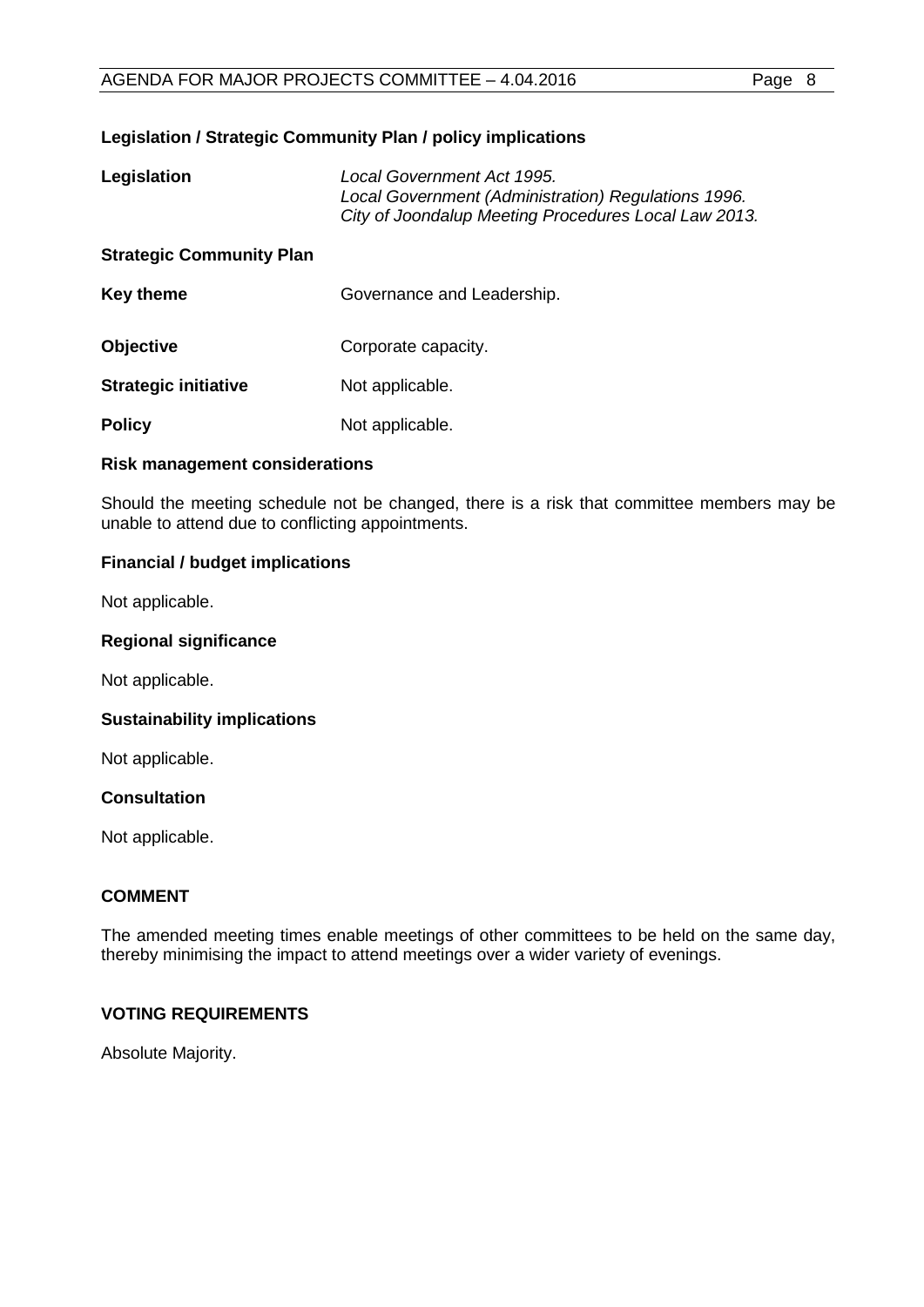**MOVED Cr Hollywood SECONDED Cr Gobbert that the Major Projects Committee BY AN ABSOLUTE MAJORITY AMENDS its decision on 3 November 2015 (Item 1 refers) as follows:**

- **1 re-schedules the time of the Monday 3 October 2016 meeting from 6.00pm to now commence at 7.15pm;**
- **2 re-schedules the time of the Monday 28 November 2016 meeting from 6.00pm to now commence at 7.15pm.**

#### The Motion was Put and **CARRIED** (7/0)

**In favour of the Motion:** Mayor Pickard, Crs Chester, Dwyer, Gobbert, Hollywood, Norman and Taylor.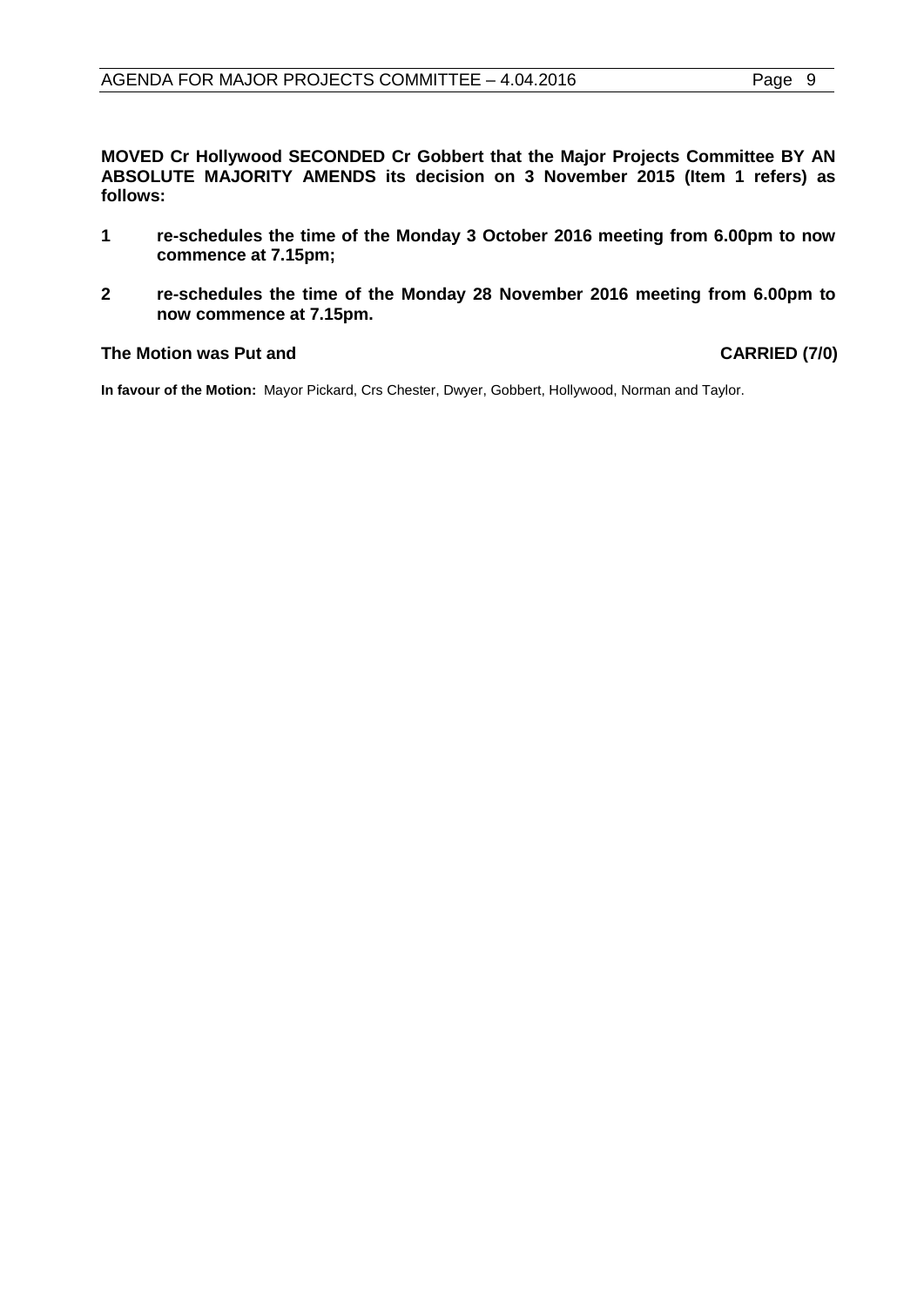*Ms Karen Hyde of Taylor Burrell Barnett and Mr Darren Walsh of Strategen entered the room at 7.24pm.*

<span id="page-9-0"></span>

| <b>ITEM 2</b>                         | <b>OCEAN REEF MARINA - PROJECT STATUS REPORT</b>                                                                                                       |                                                  |  |  |  |           |
|---------------------------------------|--------------------------------------------------------------------------------------------------------------------------------------------------------|--------------------------------------------------|--|--|--|-----------|
| <b>WARD</b>                           | North-Central                                                                                                                                          |                                                  |  |  |  |           |
| <b>RESPONSIBLE</b><br><b>DIRECTOR</b> | Mr Garry Hunt<br>Office of the CEO                                                                                                                     |                                                  |  |  |  |           |
| <b>FILE NUMBER</b>                    | 04171B, 101515                                                                                                                                         |                                                  |  |  |  |           |
| <b>ATTACHMENT</b>                     | Attachment 1                                                                                                                                           | Ocean Reef Marina Indicative<br><b>Timelines</b> |  |  |  | Approvals |
| <b>AUTHORITY / DISCRETION</b>         | Information – includes items provided to Council for information<br>purposes only that do not require a decision of Council (that is<br>for 'noting'). |                                                  |  |  |  |           |

# **PURPOSE**

For the Major Projects Committee to note the progress on the Ocean Reef Marina project with particular emphasis on the environmental and planning approvals processes and to consider the inclusion of confidential information in the Public Environmental Review.

# **EXECUTIVE SUMMARY**

To progress the approval of the Ocean Reef Marina project, the following activities and tasks have been undertaken since the last meeting of the Major Projects Committee held on 1 February 2016:

- 1 Investigations/studies to support the *Ocean Reef Marina Structure Plan* (SP), *Metropolitan Region Scheme* (MRS) amendment and environmental assessment.
- 2 Submission of the draft *Ocean Reef Marina Bush Forever Negotiated Planning Outcome*.
- 3 Engagement with State Government regarding the proponency of the project.
- 4 Stakeholder engagement.
- 5 Refinement of the Ocean Reef Marina approvals process communications plan.

Details of items 1-4 are provided in this report and the details of the Ocean Reef Marina approvals process communications plan are provided in a separate report entitled *Ocean Reef Marina Communications Strategy.*

The project is progressing in accordance with the *Ocean Reef Marina Indicative Approvals Timeline*, as noted by the Major Projects Committee at its meeting held on 1 February 2016 (Attachment 1 refers).

*It is therefore recommended that the Major Projects Committee NOTES the Ocean Reef Marina Project Status Report.*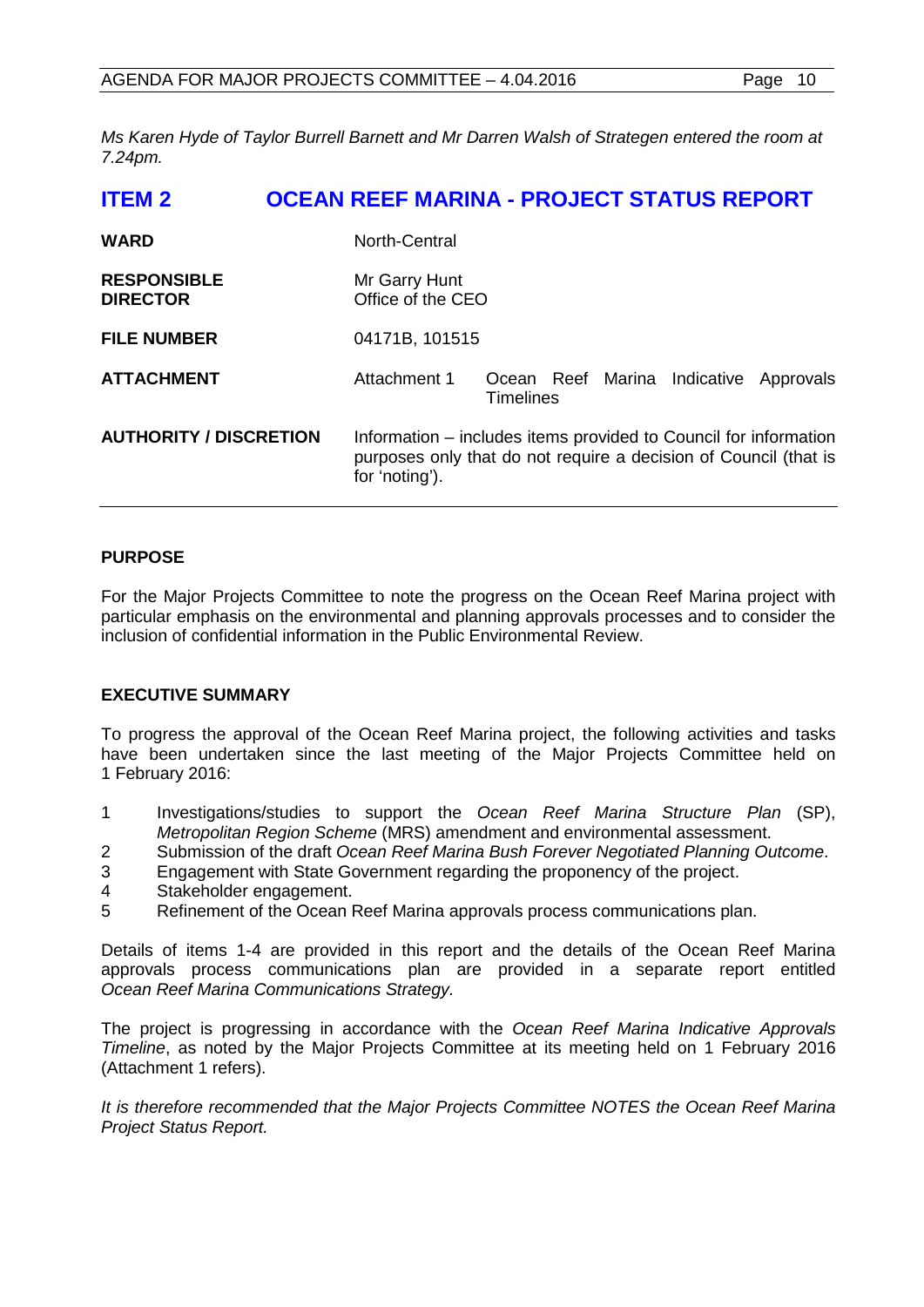# **BACKGROUND**

# **Environmental and Planning Approval**

The City is pursuing planning approval for the Ocean Reef Marina through a MRS amendment request, lodged with the Western Australian Planning Commission (WAPC) in April 2014. In accordance with the *Ocean Reef Marina Indicative Approvals Timeline*, noted by the Major Projects Committee at its meeting held on 1 February 2016, the assessment process and timeline for the MRS Amendment is broadly outlined as follows:

|           | WAPC resolves to initiate the MRS Amendment                          | April 2014       |
|-----------|----------------------------------------------------------------------|------------------|
| $\bullet$ | Referral to EPA for assessment and determination                     | <b>June 2014</b> |
|           | Department of Planning (DoP) / WAPC review of amendment and          | August 2016      |
|           | finalisation of outstanding issues                                   |                  |
| $\bullet$ | Public advertising of MRS amendment (public submissions) and Bush    | August 2016      |
|           | <b>Forever Negotiated Planning Outcome</b>                           |                  |
|           | Consideration / response to public submissions                       | February 2017    |
|           | Final consideration of the MRS Amendment<br><b>WAPC</b><br>the<br>by | September 2017   |
|           | (following finalisation of the PER).                                 |                  |
| $\bullet$ | <b>Report to Minister</b>                                            | November 2017    |
|           | Amendment presented to Governor for approval                         | November 2017    |
| $\bullet$ | Amendment before both Houses of Parliament for 12 sitting days       | January 2018     |
|           | Notice of approval published in the Government Gazette               | January 2018     |
|           | Final notification                                                   | January 2018     |

Occurring in parallel with the MRS Amendment, the marine based components of the Ocean Reef Marina project are being assessed by the Environmental Protection Authority (EPA) under the *Environmental Protection Act 1986* via a Public Environmental Review (PER).

Following agreement of the *Environmental Scoping Document* (ESD)<sup>[1](#page-10-0)</sup>, the City commenced the studies/investigations required to address the key environmental factors identified by the EPA.

In accordance with the *Ocean Reef Marina Indicative Approvals Timeline* and Gantt chart, noted by the Major Projects Committee at its meeting held on 1 February 2016, the PER assessment process and timeline is broadly outlined as follows:

| Proposed referred to the EPA                 | April 2014        |
|----------------------------------------------|-------------------|
| Seven day public comment period              | <b>June 2014</b>  |
| EPA assessment determination (PER)           | June 2014         |
| Preparation and agreement of ESD             | September 2015    |
| Completion of baseline environmental reports | October 2015      |
| Assess impacts of modelled impacts           | March 2016        |
| Preparation of management plans              | <b>March 2016</b> |
| Submission to the City of draft PER document | April 2016        |
| Finalisation of draft PER document           | May 2016          |

<span id="page-10-0"></span><sup>&</sup>lt;sup>1</sup> The Environmental Scoping Document is publically available through the EPA website: <http://www.epa.wa.gov.au/EIA/ScopingDocuments/Pages/default1.aspx>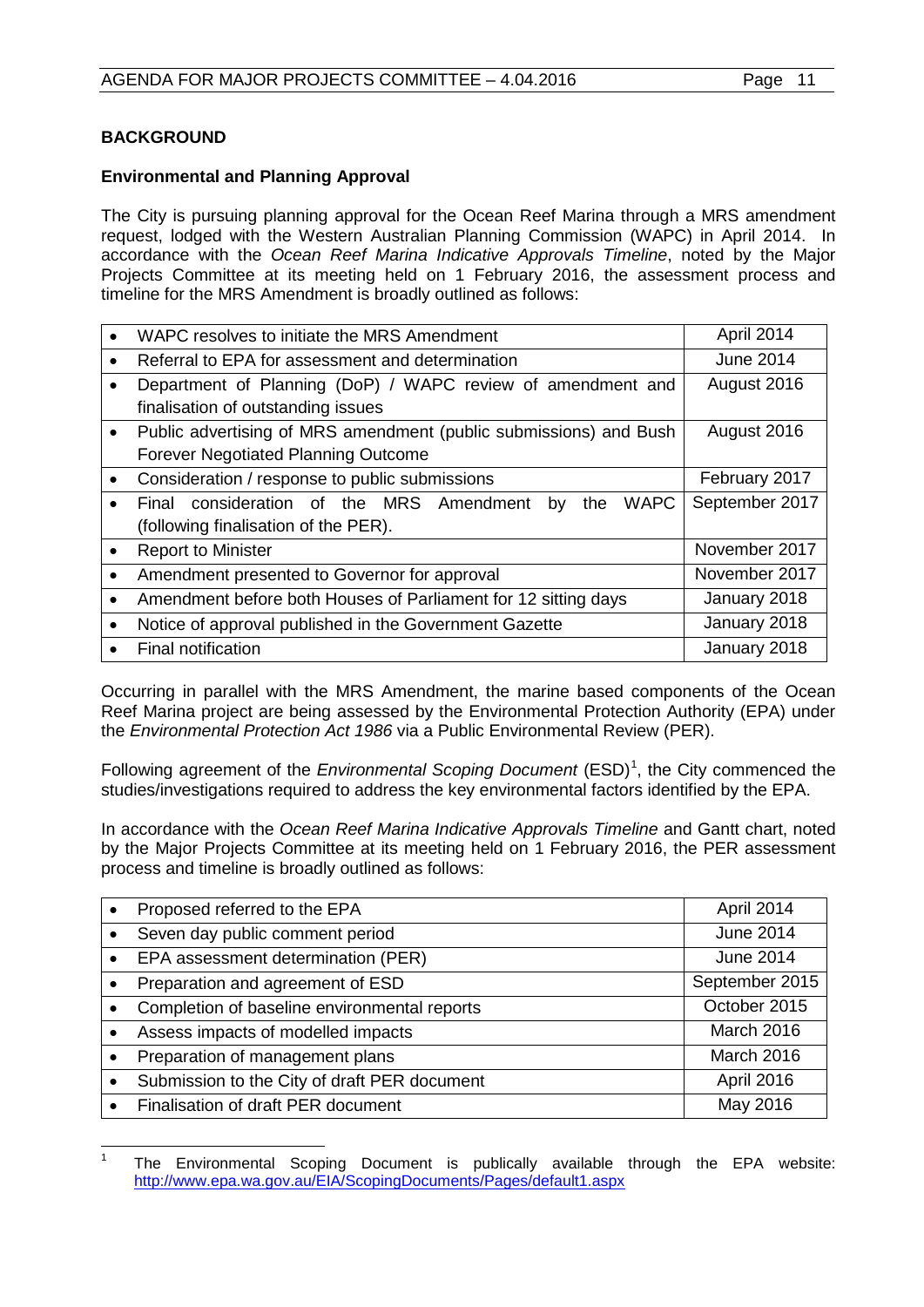| Submission to the Office of the Environmental Protection Authority | May 2016         |
|--------------------------------------------------------------------|------------------|
| (OEPA) of draft PER document (first review)                        |                  |
| Finalisation and resubmission of PER                               | <b>July 2016</b> |
| OEPA review of final PER                                           | August 2016      |
| Public advertising (public submissions) $-8$ weeks                 | August 2016      |
| Review and response to public submissions                          | February 2017    |
| OEPA assessment of proposal for consideration by EPA               | March 2017       |
| Preparation and finalisation of EPA assessment report              | May 2017         |
| Appeals period (2 weeks) and determination of appeals              | <b>July 2017</b> |
| <b>Ministerial statement</b>                                       | August 2017      |

It should be noted that the proposed timelines are based on a number of key assumptions and are subject to variation.

The *Ocean Reef Marina Structure Plan*, based on the concept plan that accompanied the MRS amendment request, is currently being prepared and discussions have taken place with the Department of Planning (DoP) with respect to the concurrent advertising of the structure plan with the MRS amendment and PER public comment period. It is of significant importance that all possible detailed information is available to, and considered by, the public at the same time. This approach provides the community with an open and transparent planning framework and ample context against which submissions made by the community and the referral agencies on the MRS amendment, the PER and the structure plan can be considered by the EPA and the WAPC.

The DoP and the OEPA have given in-principle agreement for a parallel process, as far as possible, including concurrent public advertising.

# **DETAILS**

# **Environmental and Planning Approvals**

#### Metropolitan Region Scheme Amendment

To manage the potential impacts of the MRS amendment on Bush Forever Site 325 the WAPC requires agreement of the *Ocean Reef Marina Negotiated Planning Outcome* prior to final approval of the MRS amendment.

At its meeting held on 16 February 2016 (CJ025-02/16 refers), it was agreed, among other things, that Council:

*"2 REQUESTS the Chief Executive Officer to submit the draft Ocean Reef Marina Negotiated Planning Outcome to the Office of the Environmental Protection Authority, Department of Planning and the Department of Parks and Wildlife for consideration and negotiation."*

The draft *Ocean Reef Marina Negotiated Planning Outcome* was subsequently forwarded to the DoP, Department of Parks and Wildlife and the OEPA on 23 February 2016.

The City has commenced formal negotiations with the above agencies to obtain in-principle endorsement of the document to enable it to be advertised in conjunction with the public advertising period of the MRS amendment and PER.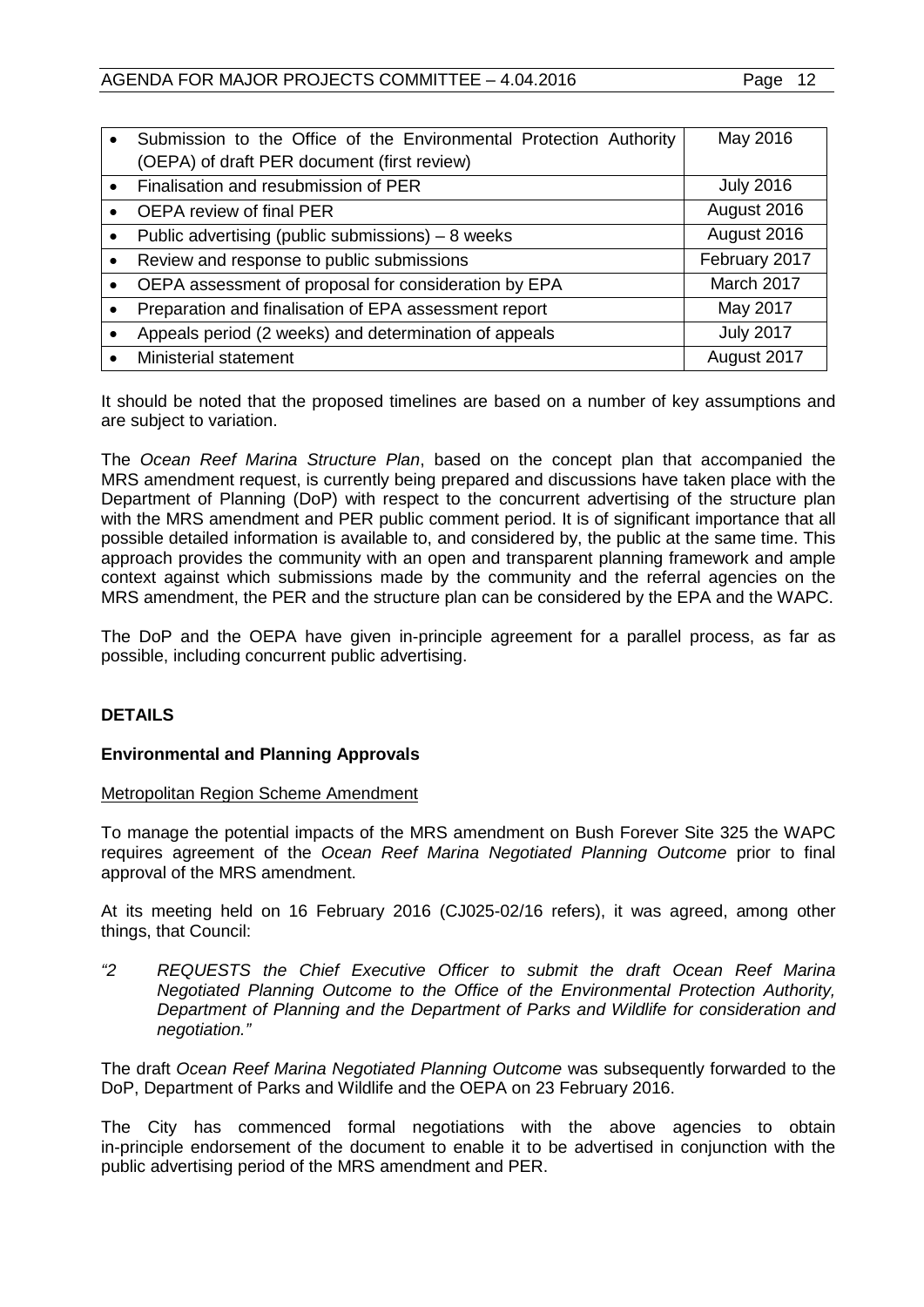All other requirements for advertising the MRS amendment have been completed and progression with the formal assessment process is now dependent on the progress of the PER.

# Public Environmental Review

The tasks associated with the preparation of the PER documents are continuing with the baseline studies completed and the impact assessment continuing. The methodology used and results of the studies, particularly those for the coastal processes and water quality work, have been peer reviewed by Dr D Treloar (Senior Principal, Coastal Engineering, Cardno) and discussed with the relevant decision making authorities.

The requirements for the PER are outlined in the ESD and the project team, in consultation with the relevant decision making authorities, has completed a review of the requirements and the accumulated information to ensure the PER documents will adequately address the requirements. Following this review, and taking cognisance of the peer reviewer's comments, it was determined that some additional work/information was required in the following areas:

- Benthic Habitat Mapping additional work commenced.
- Water Quality Modelling additional work commenced.
- Coastal Processes additional work commenced.

In accordance with the *Ocean Reef Marina Indicative Approvals Timelines* (as noted by the Major Projects Committee at its meeting held on 1 February 2016) (Attachment 1 refers), it is anticipated that a draft PER will be submitted to the City for review by in April 2016. It is further anticipated that the approved draft PER will be submitted to the OEPA for review in May 2016 with public advertising commencing in August 2016 (pending the agreement of the EPA to advertise).

# Ocean Reef Marina Structure Plan

The City is continuing to liaise with the Department of Planning with regard to the requirements of the *Ocean Reef Marina Structure Plan*.

# **State Government Proponency**

At its meeting held on 6 October 2015 (CJ176-10/15 refers), Council resolved that the Minister for Planning, Hon. John Day MLA, initiate actions for the State Government to assume proponency for the Ocean Reef Marina. In response, Minister Day advised that LandCorp had been requested to review the concept plan and business case for development.

The City has provided assistance to LandCorp by providing a substantial amount of project information including (but not limited to):

- detailed information on the various iterations of the concept plan
- project history and milestones
- Council and Committee decisions
- risk assessment
- community engagement.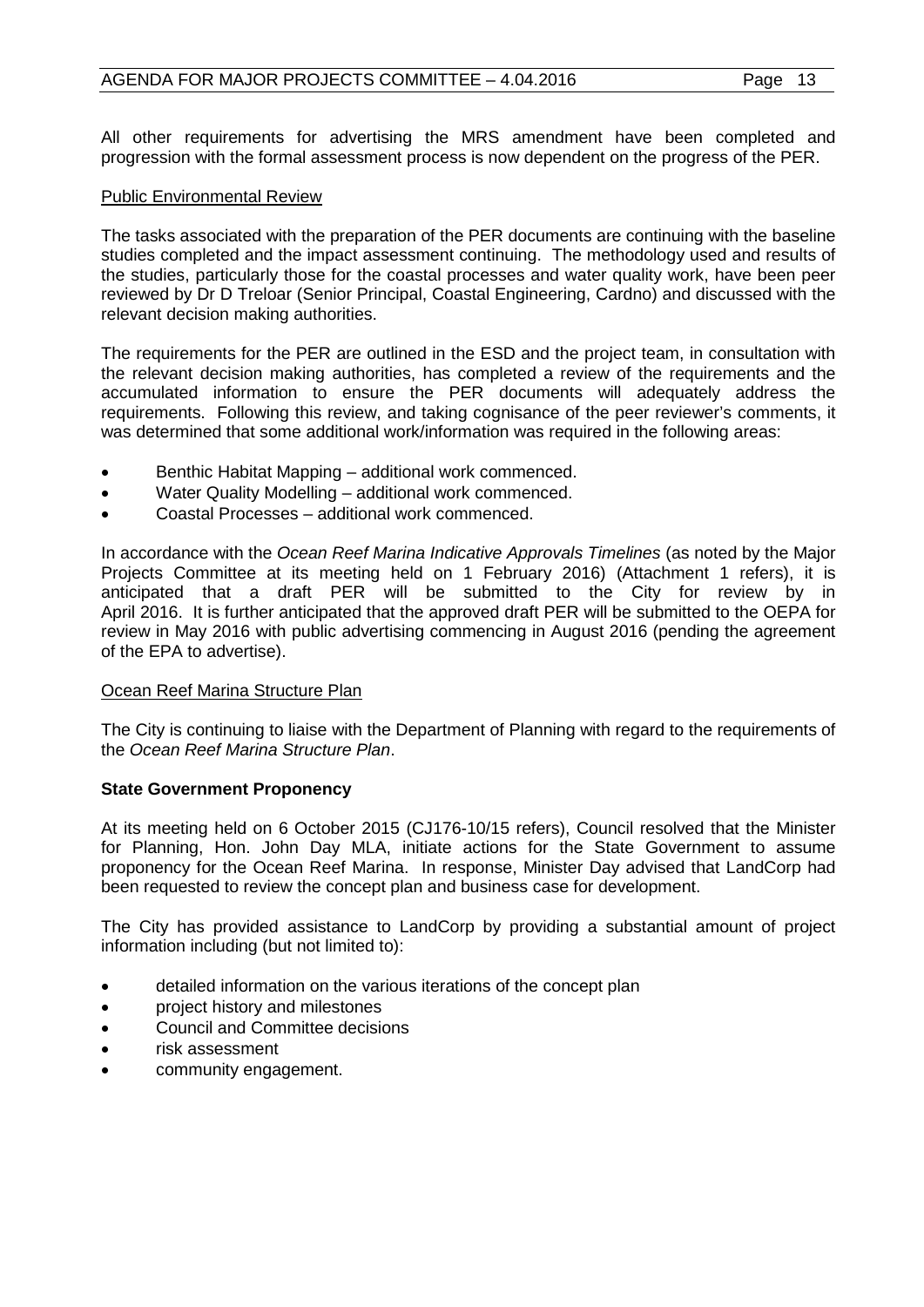LandCorp has engaged members of the City's Project Team, Taylor Burrell Barnett, M P Rogers and Associates and Strategen, to assist and have appointed Benchmark Projects to lead the review. Benchmark Projects has previously been involved with the project having assisted the City in reviewing the concept plan in 2015 and providing advice on the approvals process in 2010.

In March 2016 LandCorp advised the City that the review of the available information has been completed. Landcorp has requested the project team to confirm all information relevant to the concept plan and to suggest amendments to the plan that could improve the financial outcome. It is anticipated that LandCorp will meet with consultants early April.

### **Issues and options considered**

Not applicable.

### **Legislation / Strategic Community Plan / policy implications**

| Legislation |  | The City is governed by the requirements of the                                                              |  |  |  |
|-------------|--|--------------------------------------------------------------------------------------------------------------|--|--|--|
|             |  | Local Government Act 1995 in relation to dealings involving<br>commercial undertakings and land development. |  |  |  |
|             |  |                                                                                                              |  |  |  |

Other applicable legislation includes:

- *Planning and Development Act 2005.*
- *Environmental Protection Act 1986.*
- *Environmental Protection, Biodiversity Conservations Act 1999* (Cwlth).

The approvals for the development are influenced by State Planning Policies:

- *2.6: State Coastal Planning Policy.*
- *2.8: Bushland Policy for the Perth Metropolitan Region.*

#### **Strategic Community Plan**

| Key theme                   | Economic prosperity, vibrancy and growth.                                                                                           |  |  |
|-----------------------------|-------------------------------------------------------------------------------------------------------------------------------------|--|--|
| <b>Objective</b>            | Destination City.                                                                                                                   |  |  |
| <b>Strategic initiative</b> | Facilitate the establishment of major tourism infrastructure.<br>$\bullet$<br>Encourage diverse accommodation options.<br>$\bullet$ |  |  |
| <b>Policy</b>               | Not applicable.                                                                                                                     |  |  |

#### **Risk management considerations**

The City has amassed a substantial amount of information on all aspects of the project over a number of years. This information together with that currently being compiled ensures that the City is well positioned to respond to the requirements of the relevant approvals processes.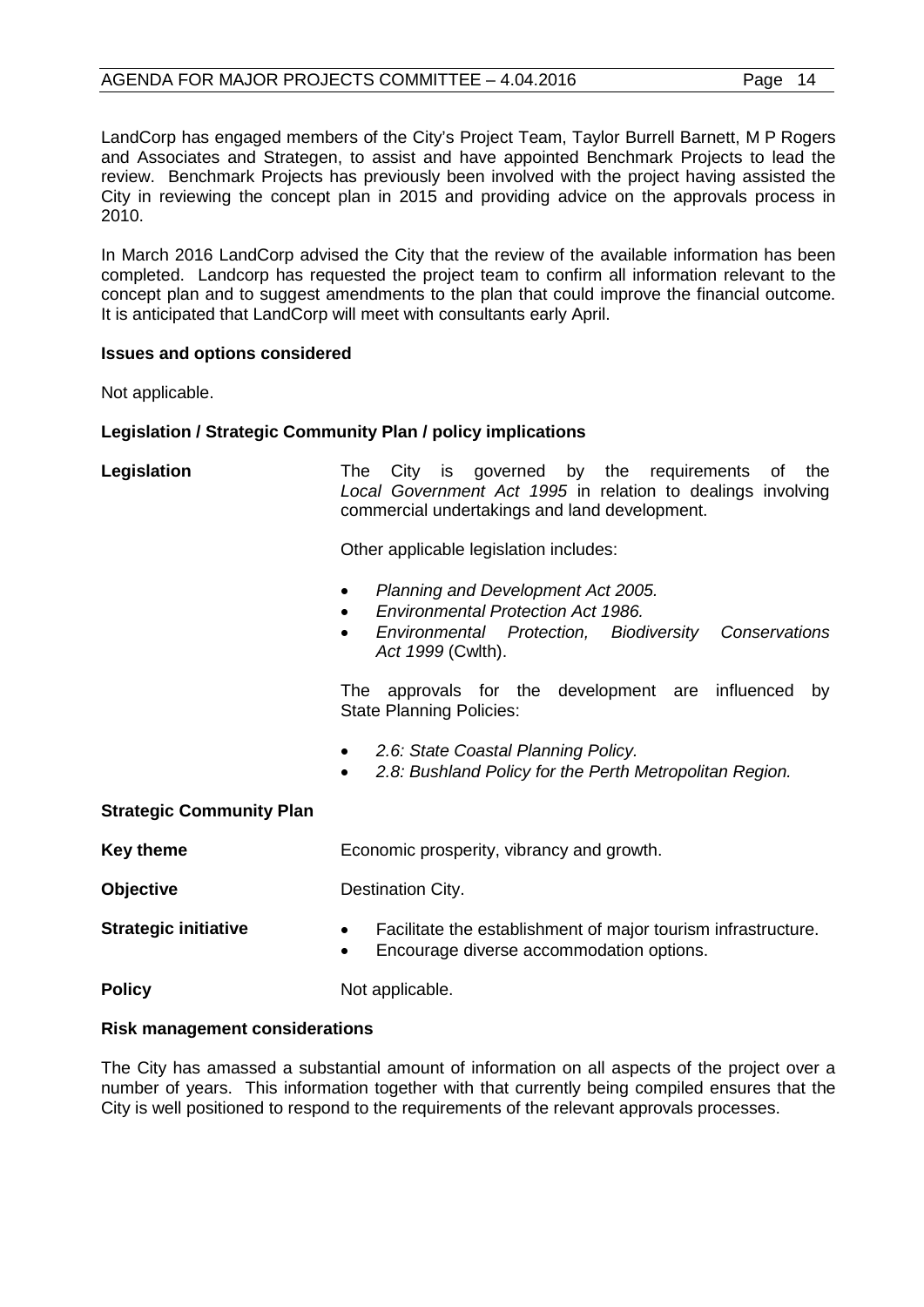# AGENDA FOR MAJOR PROJECTS COMMITTEE - 4.04.2016 Page 15

The on-going assessment of the available information against the requirements of the ESD and the peer reviewer comments enables timely identification and clarification of any uncertainties therefore ensuring that the information provided to the EPA adequately addresses the identified environmental factors.

The *Ocean Reef Marina Risk Management Assessment* has been updated taking cognisance of the MRS amendment initiation and environmental approval process.

Furthermore, the extensive engagement with both State and Commonwealth departments and agencies, as well as constant review of the project, has sought to mitigate the risk of not obtaining approval to proceed with the development.

### **Financial / budget implications**

Current financial year impact

| Account no.          | C <sub>1001</sub>  |
|----------------------|--------------------|
| <b>Budget Item</b>   | Ocean Reef Marina. |
| <b>Budget amount</b> | \$1,422,924        |
| Amount spent to date | \$ 804,320         |
| <b>Balance</b>       | \$618,604          |

Note: The 2015-2016 approved budget includes income of \$500,000 (State Government financial contribution).

#### Total Project Expenditure

| 2007-2008<br>2008-2009<br>2009-2010<br>2010-2011<br>2011-2012<br>2012-2013<br>2013-2014<br>2014-2015<br>2015-2016<br><b>LESS Grants Received</b> | \$<br>133,241<br>\$<br>968,284<br>\$<br>266,604<br>\$<br>325,046<br>\$<br>388,552<br>\$<br>376,393<br>\$<br>838,371<br>\$1,314,917<br>\$<br>804,320<br>$$^{(785,500)}$                                                                                                                            |
|--------------------------------------------------------------------------------------------------------------------------------------------------|---------------------------------------------------------------------------------------------------------------------------------------------------------------------------------------------------------------------------------------------------------------------------------------------------|
| <b>Total City Expenditure</b>                                                                                                                    | \$4,630,228                                                                                                                                                                                                                                                                                       |
| <b>Annual operating cost</b>                                                                                                                     | The relevant business case/s, as far as possible, will include<br>anticipated on-going operating costs.                                                                                                                                                                                           |
| <b>Estimated annual income</b>                                                                                                                   | The relevant business case/s, as far as possible, will include<br>estimated annual income.                                                                                                                                                                                                        |
| <b>Capital replacement</b>                                                                                                                       | Detailed analysis will be required at the appropriate stage of the<br>project.                                                                                                                                                                                                                    |
| 20 Year Strategic<br><b>Financial Plan impact</b>                                                                                                | The City's 20 Year Strategic Financial Plan includes \$2,423,000<br>which represents capital expenditure for the 2014-15 and 2015-16<br>financial years. Further analysis of the impact on the 20 Year<br>Strategic Financial Plan will be undertaken at the appropriate<br>stage of the project. |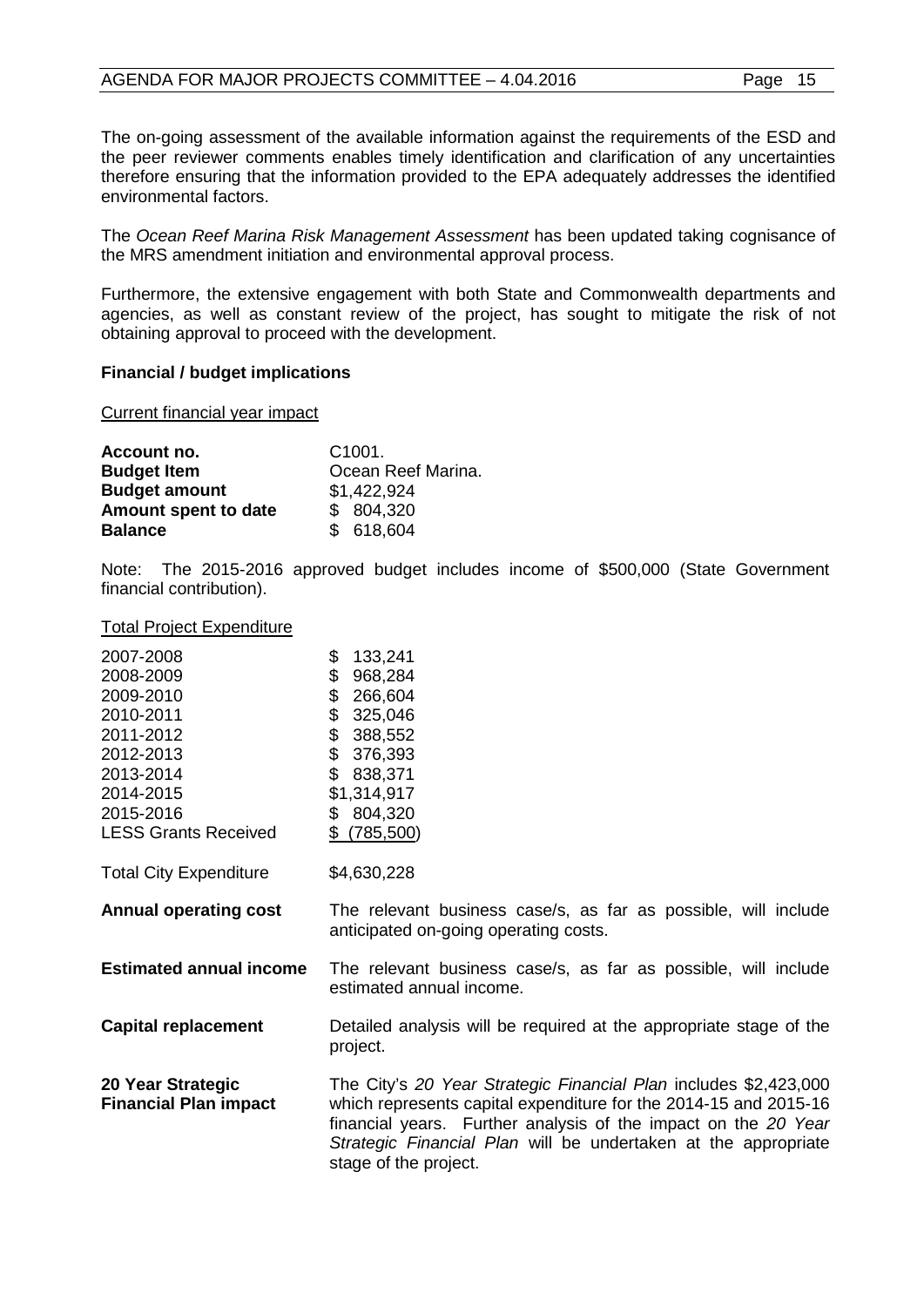### **Impact year** 2014-15 and 2015-16.

All amounts quoted in this report are exclusive of GST.

### **Regional significance**

The Ocean Reef Marina development will become a significant tourist/visitor destination and a key focal point within the northern Perth corridor.

#### **Sustainability implications**

Progression of the Ocean Reef Marina planning process requires a number of studies/reports addressing key issues pertaining to sustainability (such as social and economic impact, environmental sustainability). As part of the documentation supporting the MRS amendment, structure plan and the Public Environmental Review the required management plans will be developed.

#### **Consultation**

Extensive on-going consultation with State Government departments and agencies is required to ensure the relevant approvals processes proceed in accordance with expectations and agreed timelines.

The MRS amendment, the Public Environmental Review and structure plan require statutory public consultation. In-principle agreement has been obtained from the relevant decision making authorities to undertake this public consultation concurrently.

#### **COMMENT**

The Ocean Reef Marina project is continuing to be progressed in accordance with the *Indicative Approvals Timelines* (December 2015) and, subject to agreement by the relevant agencies, it is anticipated that public advertising of the MRS amendment, PER and *Ocean Reef Structure Plan* will occur in the latter half of 2016.

#### **VOTING REQUIREMENTS**

Simple Majority.

#### **OFFICER'S RECOMMENDATION**

That the Major Projects Committee NOTES the Ocean Reef Marina Project Status Report.

*Chief Executive Officer left the room at 8.24pm and returned at 8.25pm. Cr Dwyer left the room at 8.32pm and returned at 8.33pm. Ms Karen Hyde of Taylor Burrell Barnett, Mr Darren Walsh of Strategen and Senior Projects Officer left the room at 7.49pm.*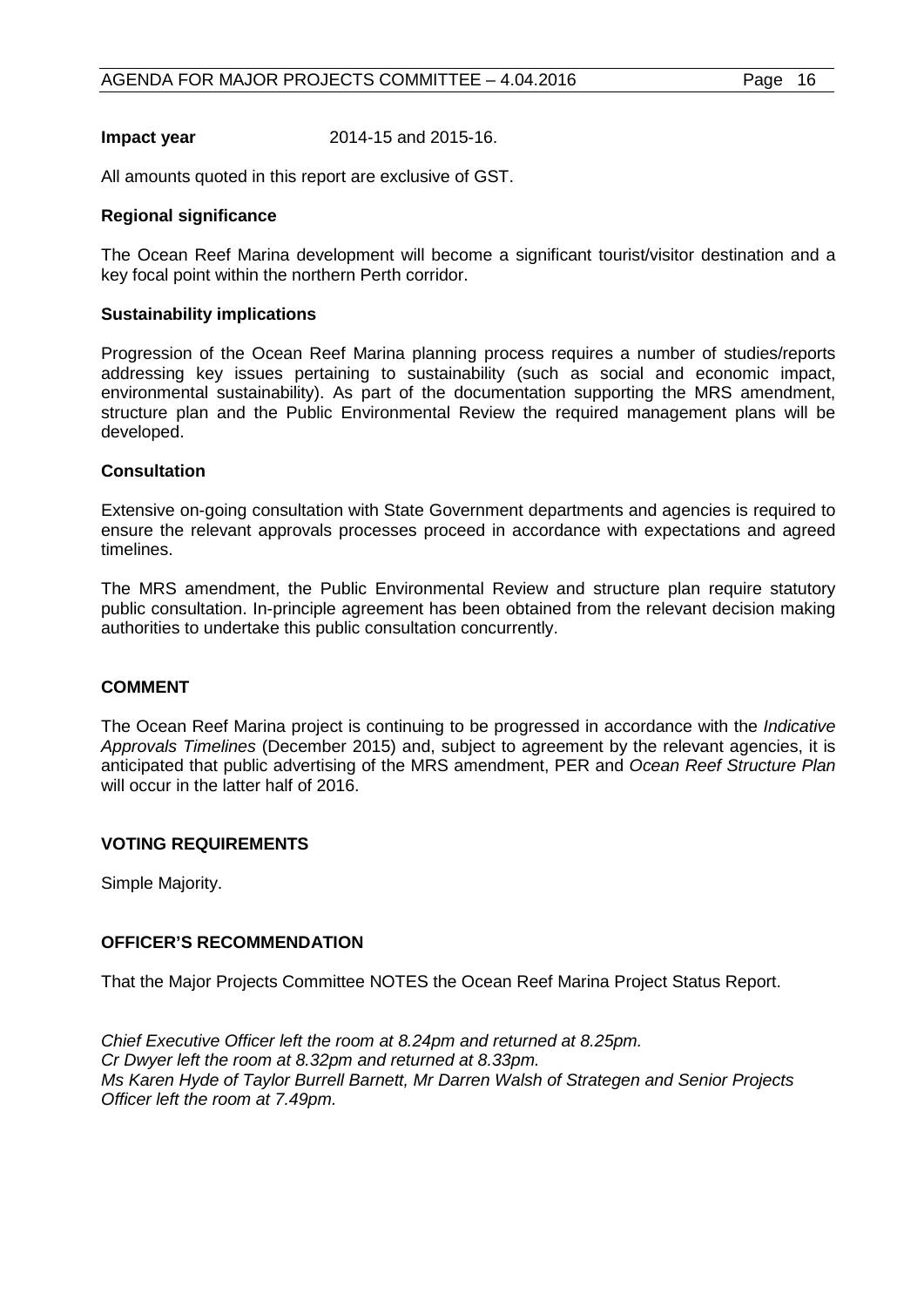### **MOVED Cr Gobbert SECONDED Cr Hollywood that Council:**

- **1 NOTES the Ocean Reef Marina Project Status Report;**
- **2 REQUESTS the City brief both major political parties on the Ocean Reef Marina Project and seeks their support for the project in the lead up to the 2017 State Election.**

#### **The Motion was Put and CARRIED (7/0)**

**In favour of the Motion:** Mayor Pickard, Crs Chester, Dwyer, Gobbert, Hollywood, Norman and Taylor.

*Acting Director Governance and Strategy left the room at 8.42pm. Senior Projects Officer entered the room at 8.42pm. Manager Governance left the room at 8.42pm and returned at 8.43pm.*

*Appendix 1 refers*

*[To access this attachment on electronic document, click here: Attach1agnMP040416.pdf](http://www.joondalup.wa.gov.au/files/committees/MAPC/2016/Attach1agnMP040416.pdf)*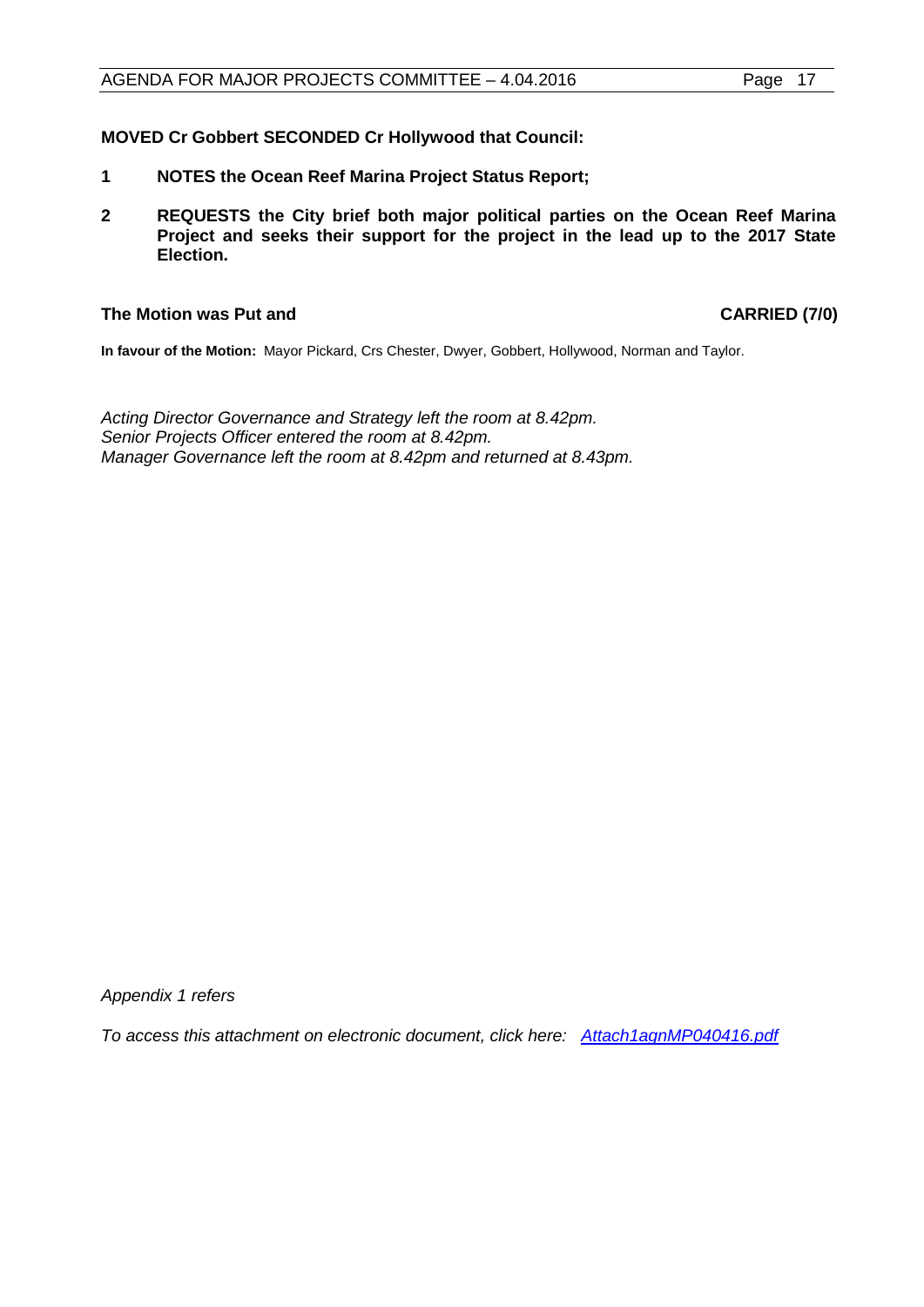<span id="page-17-0"></span>

| <b>ITEM3</b>                          | <b>OCEAN</b><br><b>STRATEGY</b> | <b>REEF</b>                        | <b>MARINA</b> | <b>COMMUNICATIONS</b>                                                                                                                |
|---------------------------------------|---------------------------------|------------------------------------|---------------|--------------------------------------------------------------------------------------------------------------------------------------|
| <b>WARD</b>                           |                                 | North-Central                      |               |                                                                                                                                      |
| <b>RESPONSIBLE</b><br><b>DIRECTOR</b> |                                 | Mr Garry Hunt<br>Office of the CEO |               |                                                                                                                                      |
| <b>FILE NUMBER</b>                    |                                 | 04171B, 101515                     |               |                                                                                                                                      |
| <b>ATTACHMENT</b>                     |                                 | Attachment 1                       |               | Ocean Reef Marina Communications Strategy                                                                                            |
| <b>AUTHORITY / DISCRETION</b>         |                                 | for 'noting').                     |               | Information – includes items provided to Council for information<br>purposes only that do not require a decision of Council (that is |

### **PURPOSE**

For the Major Projects Committee to note the proposed Ocean Reef Marina Communications Strategy.

# **EXECUTIVE SUMMARY**

At its meeting held on 1 February 2016 it was agreed, among other things, that the Major Projects Committee:

*"3 REQUESTS the draft communication plan as amended be further refined and resubmitted to a future meeting of the Major Projects Committee at a date to be determined."*

It is anticipated that the Metropolitan Region Scheme (MRS) Amendment, the Public Environmental Review (PER) and the Ocean Reef Marina Structure Plan (SP) will be advertised for public comment concurrently. Subject to agreement by the relevant State Government approval agencies, public advertising will occur in the latter half of 2016. Given that a substantial amount of information on the proposed development will be available to all stakeholders, including the general public, it is important that the City engages appropriately with the various stakeholders prior to and during the advertising period.

The principal objectives of the strategy are to:

- (a) build on the community consultation previously undertaken by the City and harness the high level of community support for the project
- (b) ensure the City engages effectively with identified stakeholders, including potential opponents
- (c) ensure the consultation undertaken identifies the key concerns and issues regarding the project to ensure they are addressed in the information disseminated to stakeholders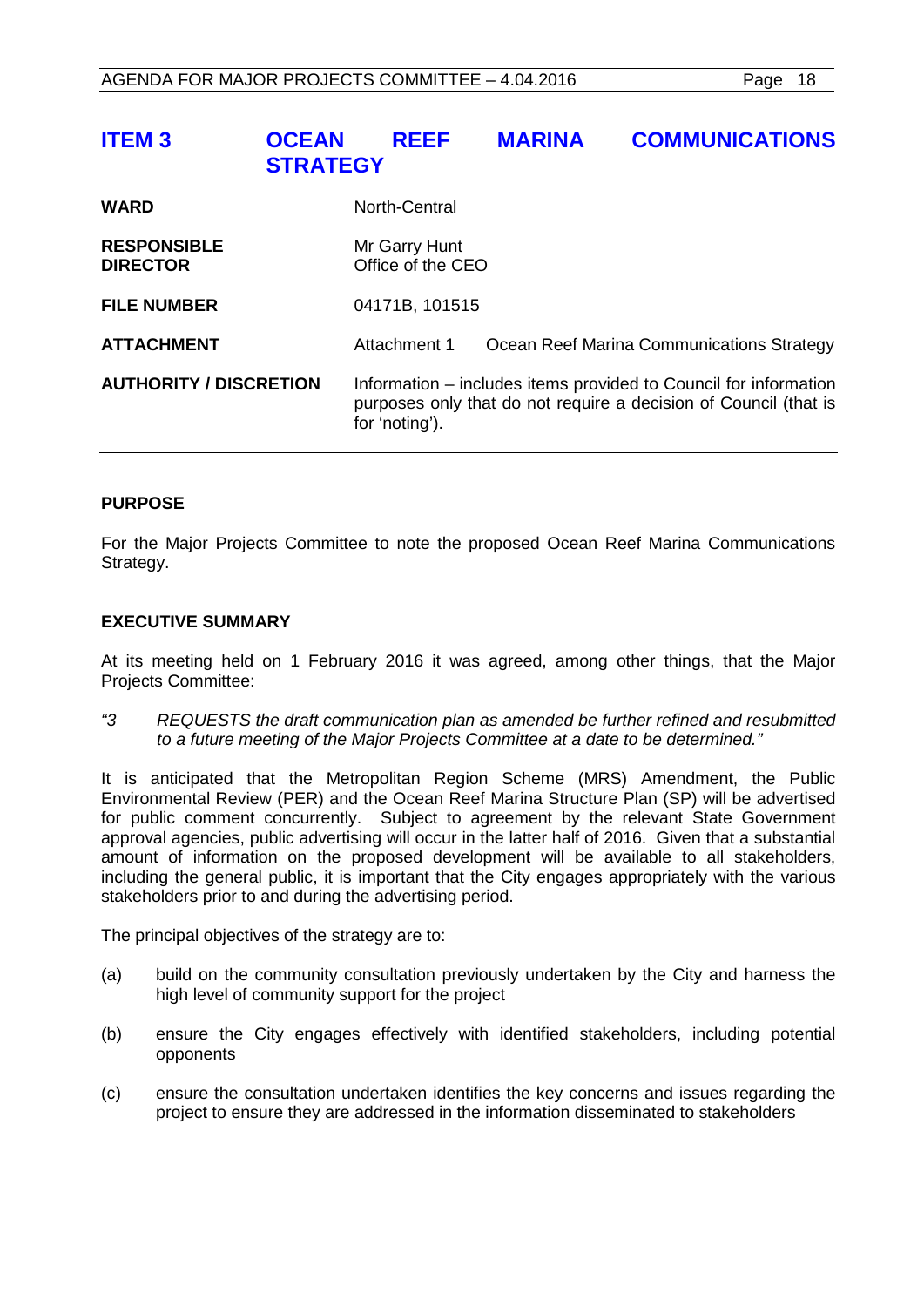- (d) identify the appropriate methodology for communicating with stakeholder groups and the general community
- (e) ensure key stakeholders and the general community are adequately informed of the environmental and planning approvals processes the City is currently undertaking including, but not limited to, opportunities for public comment on the project
- (f) provide key stakeholders and the general community with information on the City's proposed course of action following the completion of the environmental and planning approvals process.

Developed in consultation with the Ocean Reef Marina Project Team, the strategy:

- identifies the project stakeholders both individuals and groups
- identifies the most appropriate method of engagement for each of the stakeholders
- identifies type of information to provided to each stakeholder
- outlines the appropriate timing of the release of the information both prior to, during the public advertising period through to the final phase of the PER approvals process.

The stakeholders can be broadly categorised as follows:

- City of Joondalup.
- Government.
- Industry groups.
- Non government organisations and groups.
- General community.

It is proposed that the strategy commence immediately and engagement with the various stakeholders will include:

- individual briefing sessions
- electronic communication (such as website, social media, emails)
- written communication (such as correspondence, newspaper articles/advertisements, brochures, fact sheets).

Information to be provided to the various stakeholders will include:

- Project status where we are now and what we have been doing
- Approvals process how to be involved
- Where to next? including anticipated and approximate timelines
- State Government involvement
- Frequently asked questions

Detailed information on the proposed strategy is provided later in this report and the Ocean Reef Marina Communications Strategy is provided as Attachment 1.

*It is therefore recommended that the Major Projects Committee notes the Ocean Reef Marina Communications Strategy as detailed in Attachment 1 to this Report.*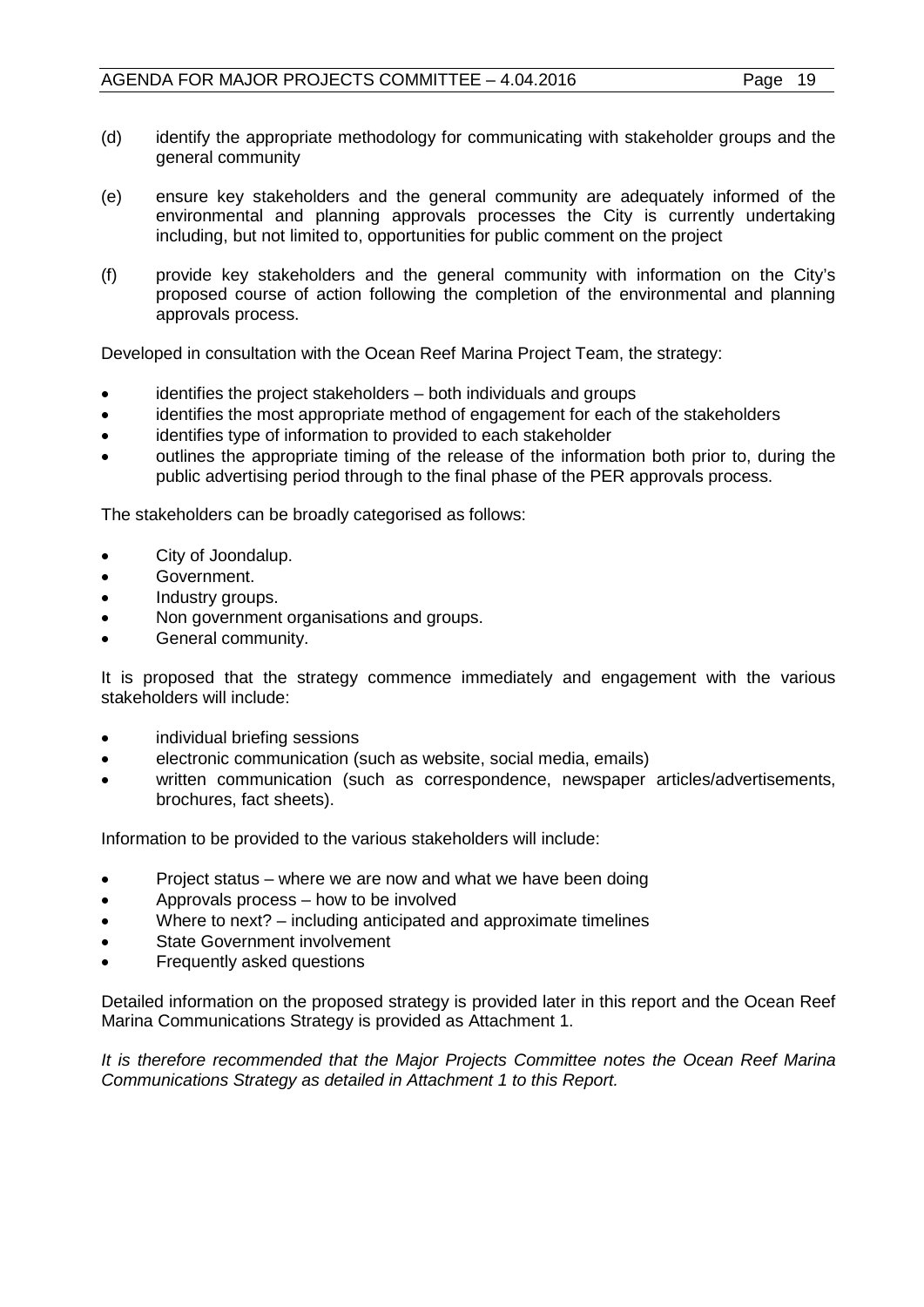## **BACKGROUND**

The City is pursuing planning and environmental approval for the Ocean Reef Marina through an MRS Amendment process and a PER under section 38 of the *Environmental Protection Act 1986*.

The Ocean Reef Marina SP, based on the concept plan that accompanied the MRS Amendment request, is currently being prepared. Discussions have taken place with the Department of Planning with respect to the concurrent advertising of the Ocean Reef Marina SP with the MRS Amendment and PER public comment period.

It is of significant importance that all possible detailed information is available to, and considered by, the public and other key stakeholders at the same time. This approach provides the community with an open and transparent planning framework and ample context against which submissions made by community and the referral agencies can be considered by the Environmental Protection Authority and the Western Australian Planning Commission.

The Department of Planning and the Office of the Environmental Protection Authority have given in-principle agreement for a parallel assessment process, as far as possible, including concurrent public advertising.

At its meeting held on 1 February 2016, the Major Projects Committee noted the updated Ocean Reef Marina Indicative Approvals Timelines (December 2015) which reported that the public advertising period could commence in August 2016.

Maintaining engagement with stakeholders and the general community was identified in the Project Philosophy and Parameters (JSC5-05/09 refers) as being of paramount importance in bringing the development of the Ocean Reef Marina to fruition.

Throughout the life of the project the City has consistently engaged with all project stakeholders and the general community through a variety of methods including the establishment of the Ocean Reef Marina Government Steering Committee (establishment facilitated by the City in 2006) and Community Reference Group (established by Council in 2007), community surveys (2007 and 2009), project briefings, media articles, direct communication, website, social media and community forums. The three community forums held in August 2013 attracted a total audience of 600 people at a cost of \$31,134 to the City.

# **DETAILS**

A substantial amount of information on the Ocean Reef Marina will be publically available during the MRS Amendment, PER and Ocean Reef Marina SP public comment period. The approvals process being undertaken by the City is unique and complex and it is considered vital that all stakeholders are fully conversant with the project status, the objectives of the approvals process, the statutory methodology of the processes and the avenues available for comment and feedback.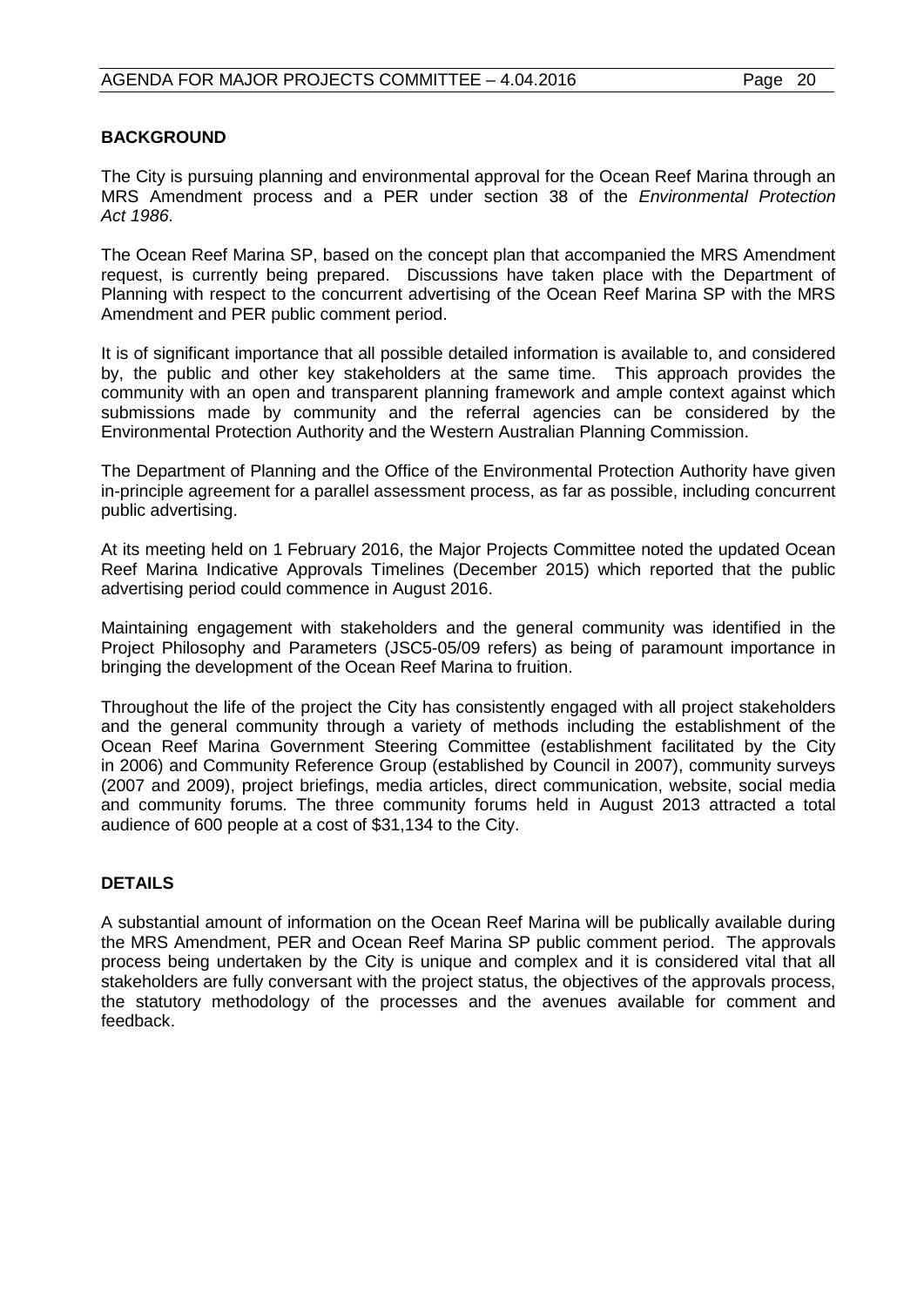The finalisation of the PER documentation and the subsequent advertising of the PER influences the timing of the MRS Amendment and Ocean Reef SP process. As noted by the Major Projects Committee at its meeting held on 1 February 2016, the anticipated timing for the PER advertising is as follows:

| $\bullet$ | City receives the draft PER documentation for review              | April 2016       |
|-----------|-------------------------------------------------------------------|------------------|
| $\bullet$ | Draft PER documentation finalised by the environmental consultant | May 2016         |
| $\bullet$ | Submission of the draft PER documentation to the Environmental    |                  |
|           | Protection Authority for review                                   | May 2016         |
| $\bullet$ | PER documentation finalised and resubmitted                       | <b>July 2016</b> |
| $\bullet$ | Public advertising commences (eight week period)                  | August 2016      |

The Ocean Reef Marina Communications Strategy (Attachment 1 refers) outlines the proposed methodology for stakeholder and community engagement in the lead up to and during the public comment period through to the final phase of the PER approvals process.

The identified key stakeholders include:

- State Government Ministers
- Local members
- **State Government Departments**
- City of Stirling and City of Wanneroo
- Ocean Reef Marina Community Reference Group
- Residents / ratepayer associations
- Marine recreational groups
- Environmental groups
- Commercial / business groups
- City of Joondalup residents / ratepayers
- City officers
- General public.

It should be noted that the Ocean Reef Marina Community Reference Group (CRG) was not reestablished by Council in November 2013 (JSC06-11/13). Since the last meeting held in December 2010, the CRG members have been provided with written updates on the project in December 2010, December 2012, August 2013 and May 2014. Many of the CRG members also attended the community forums in 2013.

It is proposed that the following methods of engagement will be employed to provide the necessary information to all stakeholders:

| <b>Communication</b><br><b>Method</b> | <b>Description</b><br><b>Stakeholder</b>                                                                                                                                                                                                                                                      |                                                            | <b>Timing</b>                                            |  |
|---------------------------------------|-----------------------------------------------------------------------------------------------------------------------------------------------------------------------------------------------------------------------------------------------------------------------------------------------|------------------------------------------------------------|----------------------------------------------------------|--|
| <b>WEBSITE</b>                        | Existing<br>website will<br>be<br>updated to become a central<br>for all<br>repository<br>public<br>information<br>regarding<br>the<br>project and the approvals<br>process.<br>Clear<br>guidance<br>will<br>be<br>provided on the opportunities<br>and methods to comment on<br>the project. | Targeted<br>primarily<br>towards<br>the<br>general public. | As<br>as<br>soon<br>with<br>possible<br>monthly updates. |  |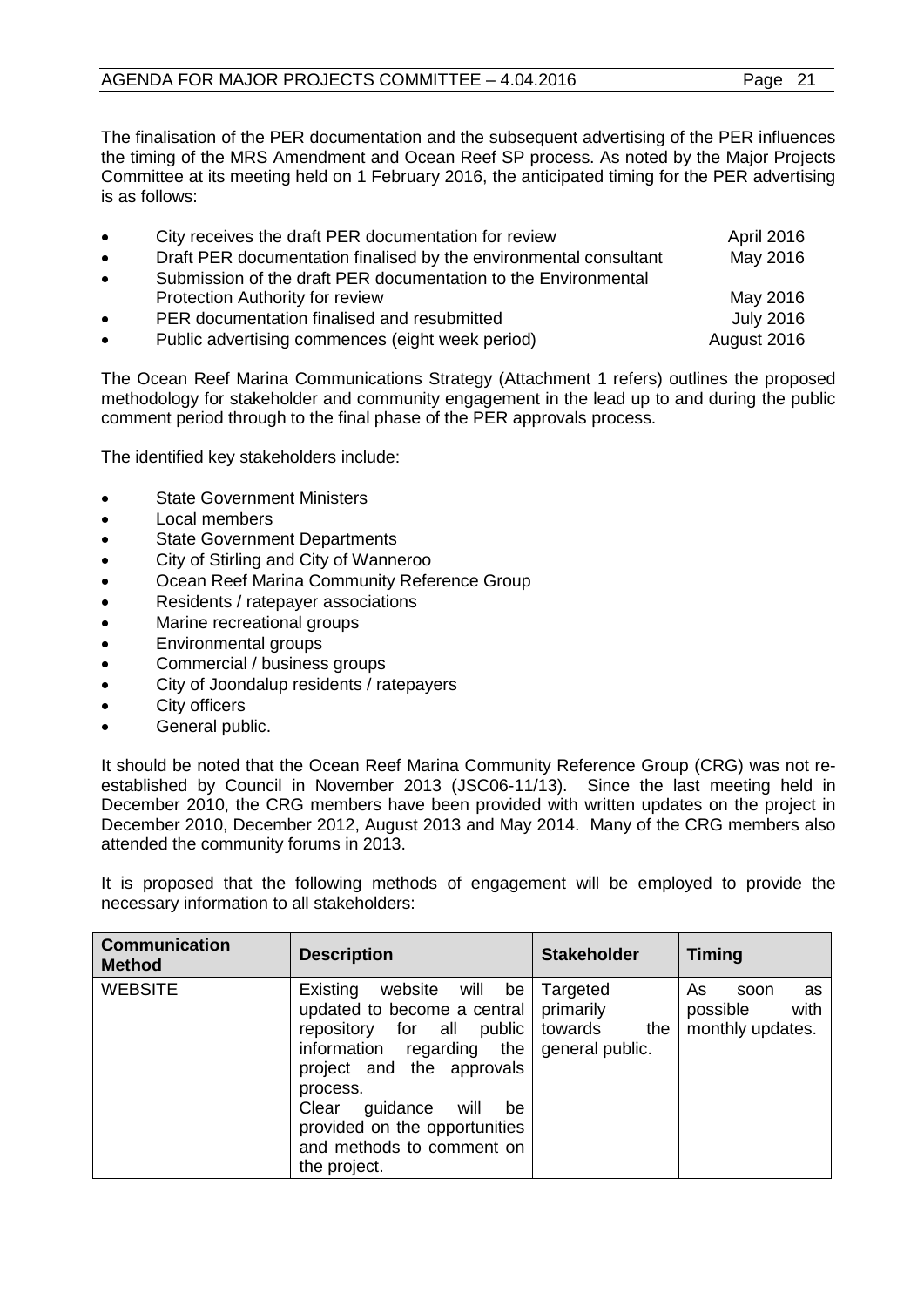# AGENDA FOR MAJOR PROJECTS COMMITTEE - 4.04.2016 Page 22

| <b>Communication</b><br><b>Method</b> | <b>Description</b>                                                                                                                                                                                                                                                                                                  | <b>Stakeholder</b>                                                                                                                | <b>Timing</b>                                                                                                                                                                                                                                     |
|---------------------------------------|---------------------------------------------------------------------------------------------------------------------------------------------------------------------------------------------------------------------------------------------------------------------------------------------------------------------|-----------------------------------------------------------------------------------------------------------------------------------|---------------------------------------------------------------------------------------------------------------------------------------------------------------------------------------------------------------------------------------------------|
| <b>SOCIAL MEDIA</b>                   | Facebook<br>Twitter<br>campaigns driving people to<br>the current status on the<br>website.                                                                                                                                                                                                                         | Targeted<br>primarily toward<br>the<br>general<br>public.                                                                         | As<br>soon<br>as<br>possible<br>with<br>monthly updates.                                                                                                                                                                                          |
| <b>EMAILS</b>                         | Ocean Reef Marina mailing<br>list.<br>Initial email on current project<br>status with regular updates.                                                                                                                                                                                                              | General public<br><b>CRG</b> members<br>Community<br>groups<br>Environmental<br>groups<br><b>Business groups</b><br>City officers | As<br>soon<br>as<br>possible<br>with<br>monthly updates.                                                                                                                                                                                          |
| <b>ADVERTORIAL</b>                    | Published in the Community<br>providing<br>Newspapers<br>information<br>comprehensive<br>regarding the project and the<br>approval process.                                                                                                                                                                         | Targeted<br>primarily<br>towards<br>the<br>general public.                                                                        | As<br>soon<br>as<br>possible following<br>submission of the<br><b>PER</b><br>draft<br>documents.                                                                                                                                                  |
| <b>BROCHURE</b>                       | Providing<br>comprehensive<br>information<br>regarding<br>the<br>the<br>project and<br>approval<br>process, including frequently<br>asked questions.<br>Available via the website,<br>Customer Services Centres,<br>Centres, Libraries,<br>Leisure<br>Administration<br>City<br>and<br>promotional booths/displays. | Targeted<br>primarily toward<br>the<br>general<br>public.                                                                         | As<br>soon<br>as<br>possible following<br>submission of the<br>draft<br><b>PER</b><br>documents.                                                                                                                                                  |
| <b>FACT SHEETS</b>                    | Providing detailed information<br>the various approvals<br>on<br>processes.<br>Available as above.                                                                                                                                                                                                                  | Targeted<br>primarily<br>towards<br>the<br>general public.                                                                        | As<br>soon<br>as<br>possible<br>line<br>in<br>with the website<br>update.                                                                                                                                                                         |
| <b>MEETINGS</b><br><b>BRIEFINGS</b>   | Face to face meetings with<br>key stakeholder groups on an<br>"as needs/requested" basis.<br>Providing<br>targeted<br>information on the project<br>and the approvals processes.<br>Providing an opportunity to<br>identify and address issues of<br>concern<br>with<br>accurate<br>information.                    | Stakeholder<br>groups<br>and<br>individuals<br>as<br>identified.                                                                  | Notification of the<br>City's intent<br>to<br>meet with groups<br>forwarded<br>following<br>submission of the<br>draft<br><b>PER</b><br>documents.<br>Meetings<br>scheduled<br>once<br>timing<br>of<br>the<br>advertising period<br>is confirmed. |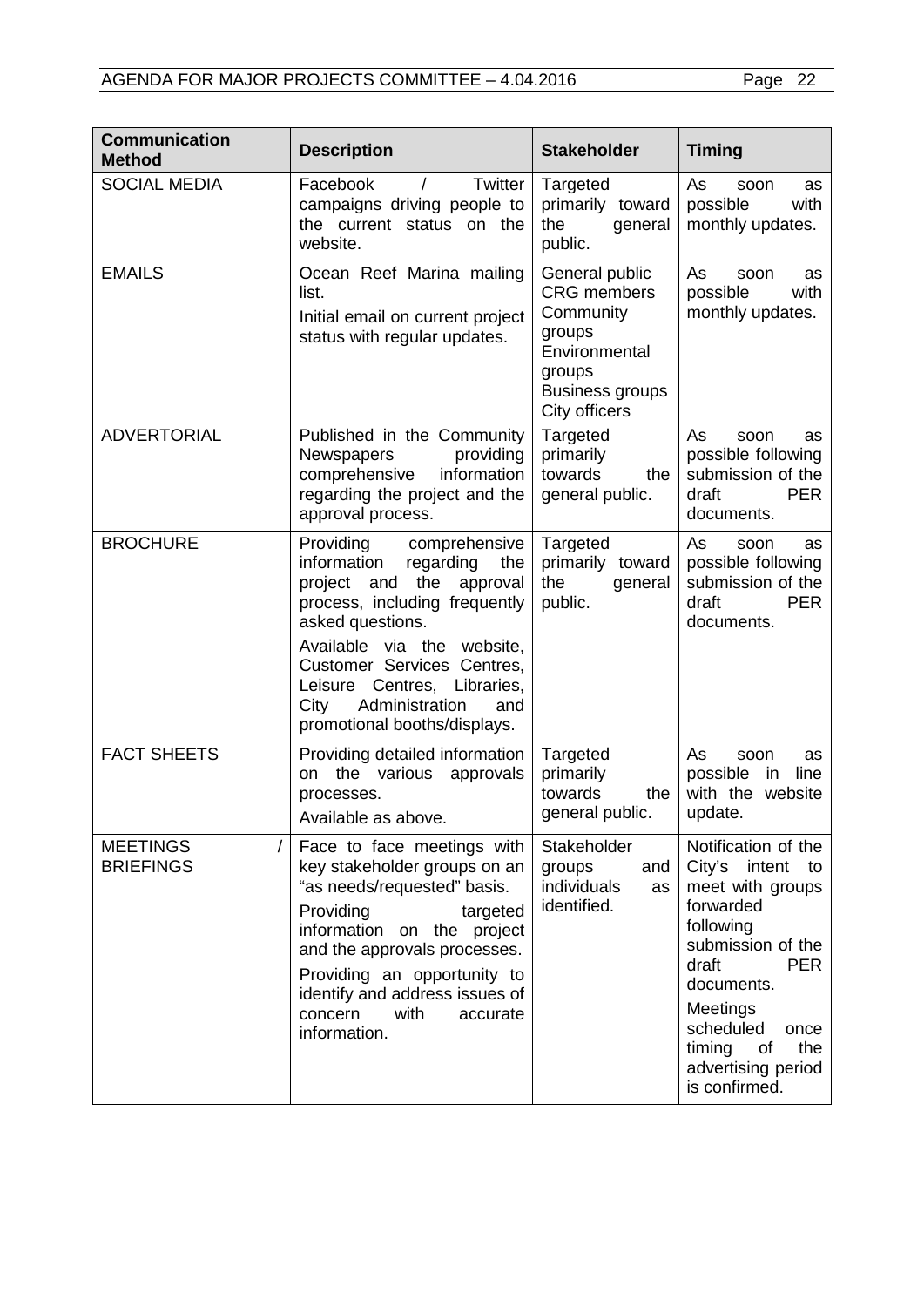# AGENDA FOR MAJOR PROJECTS COMMITTEE - 4.04.2016 Page 23

| <b>Communication</b><br><b>Method</b>                                      | <b>Description</b>                                                                                                                                                                                                                                                                                                                                       | <b>Stakeholder</b>                              | <b>Timing</b>                                                                                        |  |
|----------------------------------------------------------------------------|----------------------------------------------------------------------------------------------------------------------------------------------------------------------------------------------------------------------------------------------------------------------------------------------------------------------------------------------------------|-------------------------------------------------|------------------------------------------------------------------------------------------------------|--|
| <b>WRITTEN</b><br><b>INFORMATION</b>                                       | <b>Briefing</b><br>notes<br>project<br>$\sqrt{2}$<br>updates<br>direct<br>through<br>correspondence or via the<br>Desk of the CEO, Joondalup<br>Voice, Rates Notices<br>and<br>other<br>publications<br>as<br>identified.                                                                                                                                | All<br>stakeholder<br>groups.                   | Regularly<br>commencing<br>as<br>soon as possible.                                                   |  |
| <b>TRADITIONAL/ONLINE</b><br><b>MEDIA</b>                                  | Articles and stories relating to<br>updates<br>and<br>project<br>of<br>promotion<br>approvals<br>process.                                                                                                                                                                                                                                                | stakeholder<br>All<br>groups.                   | identified<br>As<br>following<br>submission of the<br>draft<br><b>PER</b><br>documents.              |  |
| <b>COMMUNITY</b><br><b>FORUMS</b>                                          | Providing<br>information<br>on<br>project<br>the<br>status<br>and<br>with<br>approvals<br>processes<br>Project Team members in<br>attendance<br>to<br>answer<br>questions.                                                                                                                                                                               | Targeted<br>primarily at the<br>general public. | Scheduled<br>prior<br>to submission of<br>the<br>draft<br><b>PER</b><br>documents.                   |  |
| <b>PUBLIC</b><br><b>INFORMATION</b><br>SESSIONS/BOOTHS/<br><b>DISPLAYS</b> | information<br>Providing<br>on<br>project<br>the<br>status<br>and<br>with<br>approvals<br>processes<br>Project Team members in<br>attendance<br>to<br>answer<br>questions.<br>Provided<br>opportunistic<br>at<br>shopping<br>centres,<br>events,<br>Customer Service<br>Centres,<br>Leisure<br>Libraries<br>and<br>Centres.<br>Manned where appropriate. | Targeted<br>primarily at the<br>general public. | Timing<br>be<br>to<br>determined<br>following<br>confirmation<br>0f<br>the<br>advertising<br>period. |  |

In addition to the above, it is also proposed that senior level engagement with the relevant State Government agencies and the Cities of Stirling and Wanneroo will also take place.

Through the methods outlined above, information will be provided to the various stakeholder groups on the following:

- The City's on-going commitment to the project (including financial).
- Project status in relation to the approvals processes.
- Environmental and planning assessment:
	- o Baseline studies<br>
	o Marmion Marine
	- o Marmion Marine Park<br>o Bush Forever
	- o Bush Forever<br>
	o Management
	- **Management Plans**
	- o Public advertising and community involvement.
- Ocean Reef Marina Structure Plan.
- Stakeholder involvement.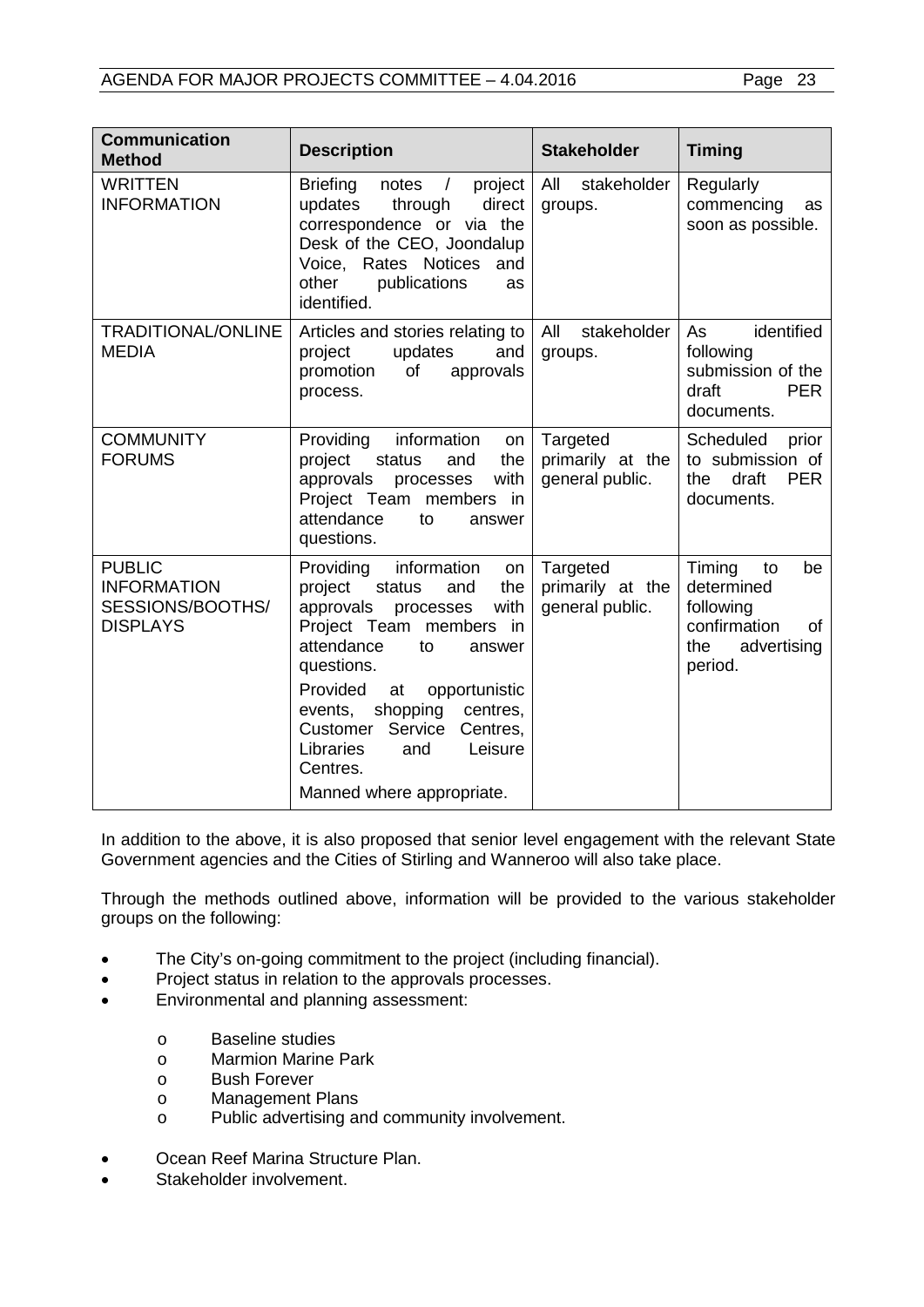- State Government involvement now and in the future.
- Potential funding opportunities.
- Progression of the project following successful approval.

# **Issues and options considered**

The City is currently following statutory processes with regard to the PER, MRS Amendment and Ocean Reef Marina SP. While there is a substantial amount of information accumulated for these processes, this information remains largely confidential and will remain so until agreement to publically advertise is obtained from the relevant authorities. Therefore, careful consideration needs to be given to what information can be communicated to the public in the lead up to the public advertising period.

Under the statutory processes, the City is required to provide the information as requested. The purpose of a review of the draft PER is to enable the Environmental Protection Authority to determine whether the methodologies used, results and anticipated impacts are adequate for an assessment to be made. Until the Environmental Protection Authority agrees to advertise the PER, none of the information contained within it is considered final and is subject to change.

Further, there is a significant risk in releasing parts of the environmental investigations before the whole PER is advertised and all information can be viewed in context. The PER will include the base line studies and impact assessments as well as management plans which will outline how the potential impacts will be managed and mitigated. This information together with that provided for the MRS Amendment and Ocean Reef Marina SP will enable stakeholders to consider the entire project in context. This approach will enable potential respondents to prepare submissions and voice opinions based on a holistic view rather than a piecemeal approach.

The lack of certainty on whether the project will actually go ahead, when construction will commence and who will fund it, has always been, and continues to be, of concern to the general community.

The current project program covers the anticipated timelines for securing environmental and planning approval and the potential amendment to the Marmion Marine Park Boundary. However, as previously reported (Major Projects Committee, 1 February 2016, Item 1) each stage of the timeline has an underlying set of assumptions and level of uncertainty. Any delay in obtaining approval for the Ocean Reef Marina will impact on when construction can actually commence regardless of the ultimate proponent/developer.

Further, the City has always maintained that it cannot develop the marina on its own and State Government involvement (potentially through a public/private partnership) is most likely the only mechanism for bringing the project to fruition. While the City has been in negotiation with the State Government on this issue for some time and LandCorp is currently undertaking a review of the concept plan and business case, there is no confirmation that State Government will take over the project.

The ultimate developer and the timing of construction commencement/completion are not known and will be largely out of the City's control, Notwithstanding the significant progress made with regard to obtaining approval for the project, there is a risk in over promoting the Ocean Reef Marina project without demonstrative progress and certainty regarding whether the development will be built, by whom and when.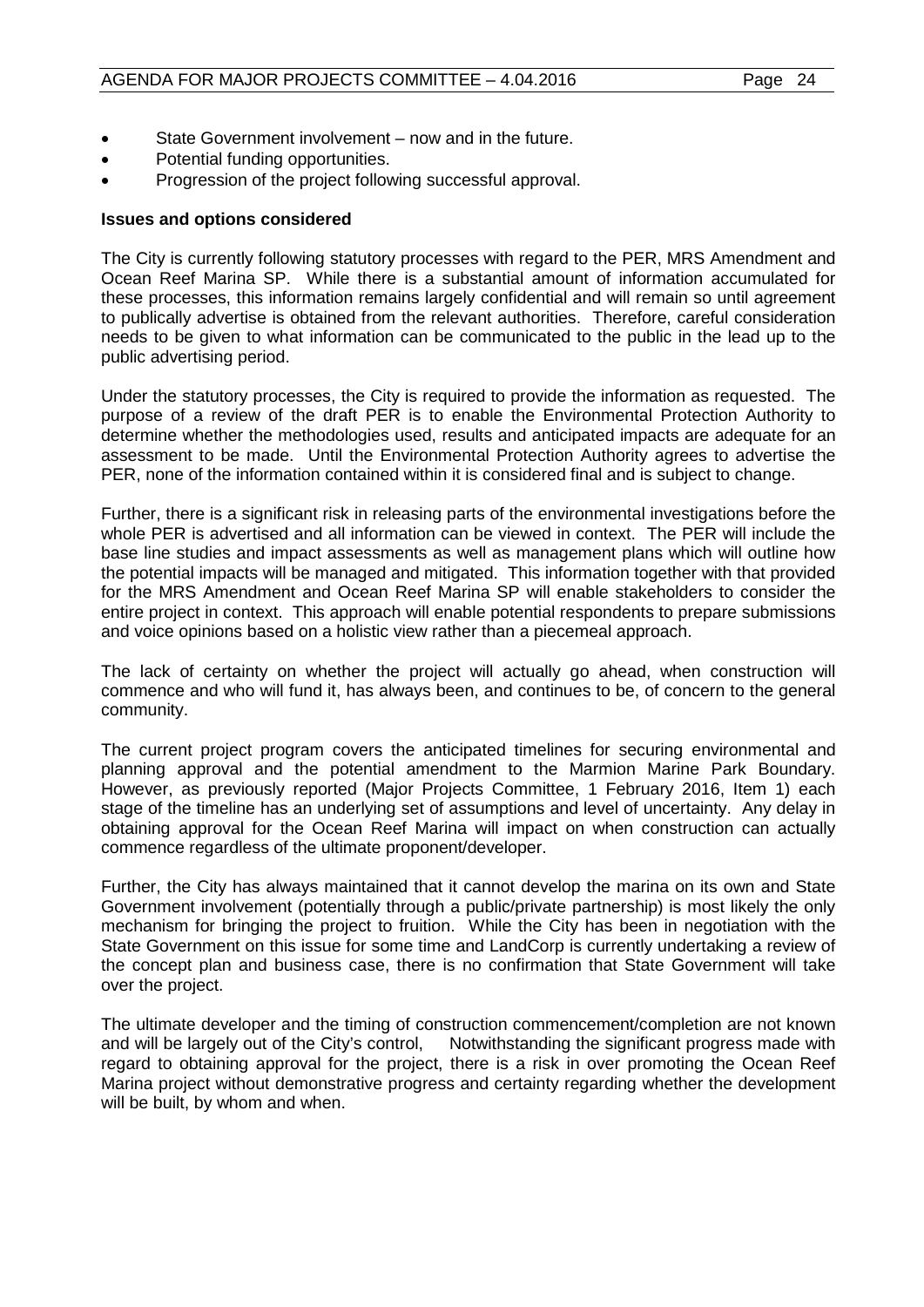# **Legislation / Strategic Community Plan / policy implications**

| Legislation                                                                            | The City is governed by the requirements<br>the<br>of<br>Local Government Act 1995 in relation to dealings involving<br>commercial undertakings and land development.                            |  |  |  |
|----------------------------------------------------------------------------------------|--------------------------------------------------------------------------------------------------------------------------------------------------------------------------------------------------|--|--|--|
|                                                                                        | Other applicable legislation includes:                                                                                                                                                           |  |  |  |
|                                                                                        | Planning and Development Act 2005.<br><b>Environmental Protection Act 1986.</b><br>$\bullet$<br>Environmental Protection, Biodiversity and Conservation<br>$\bullet$<br>Act 1999 (Commonwealth). |  |  |  |
| The approvals for the development are influenced by State<br><b>Planning Policies:</b> |                                                                                                                                                                                                  |  |  |  |
|                                                                                        | 2.6: State Coastal Planning Policy.<br>$\bullet$<br>2.8: Bushland Policy for the Metropolitan Region.                                                                                            |  |  |  |
| <b>Strategic Community Plan</b>                                                        |                                                                                                                                                                                                  |  |  |  |
| <b>Key theme</b>                                                                       | Economic prosperity, vibrancy and growth.                                                                                                                                                        |  |  |  |
| Objective                                                                              | Destination City.                                                                                                                                                                                |  |  |  |
| <b>Strategic initiative</b>                                                            | Facilitate the establishment of major tourism infrastructure.<br>Encourage diverse accommodation options.<br>$\bullet$                                                                           |  |  |  |
| <b>Policy</b>                                                                          | The preparation and implementation of the Ocean Reef Marina<br>Communications Strategy is informed<br>by the Community<br>Consultation and Engagement Policy.                                    |  |  |  |

#### **Risk management considerations**

The City has amassed a substantial amount of information on all aspects of the Ocean Reef Marina project over a number of years. This information together with that currently being compiled ensures that the City is well positioned to provide the information required for planning and environmental assessment.

Given the sheer volume of information that will be released during the public advertising period for the MRS Amendment, PER and Ocean Reef Marina SP and the unique and complex nature of the processes, it is considered highly appropriate and necessary that all stakeholders are fully conversant with the process currently being undertaken by the City.

The Ocean Reef Marina Risk Management Assessment has identified inadequate engagement with stakeholders and the community as a risk to the project and undertaking the Ocean Reef Marina Communications Strategy as proposed will mitigate this risk.

#### **Financial / budget implications**

The Ocean Reef Marina budget includes an amount of \$93,450 for communications and marketing.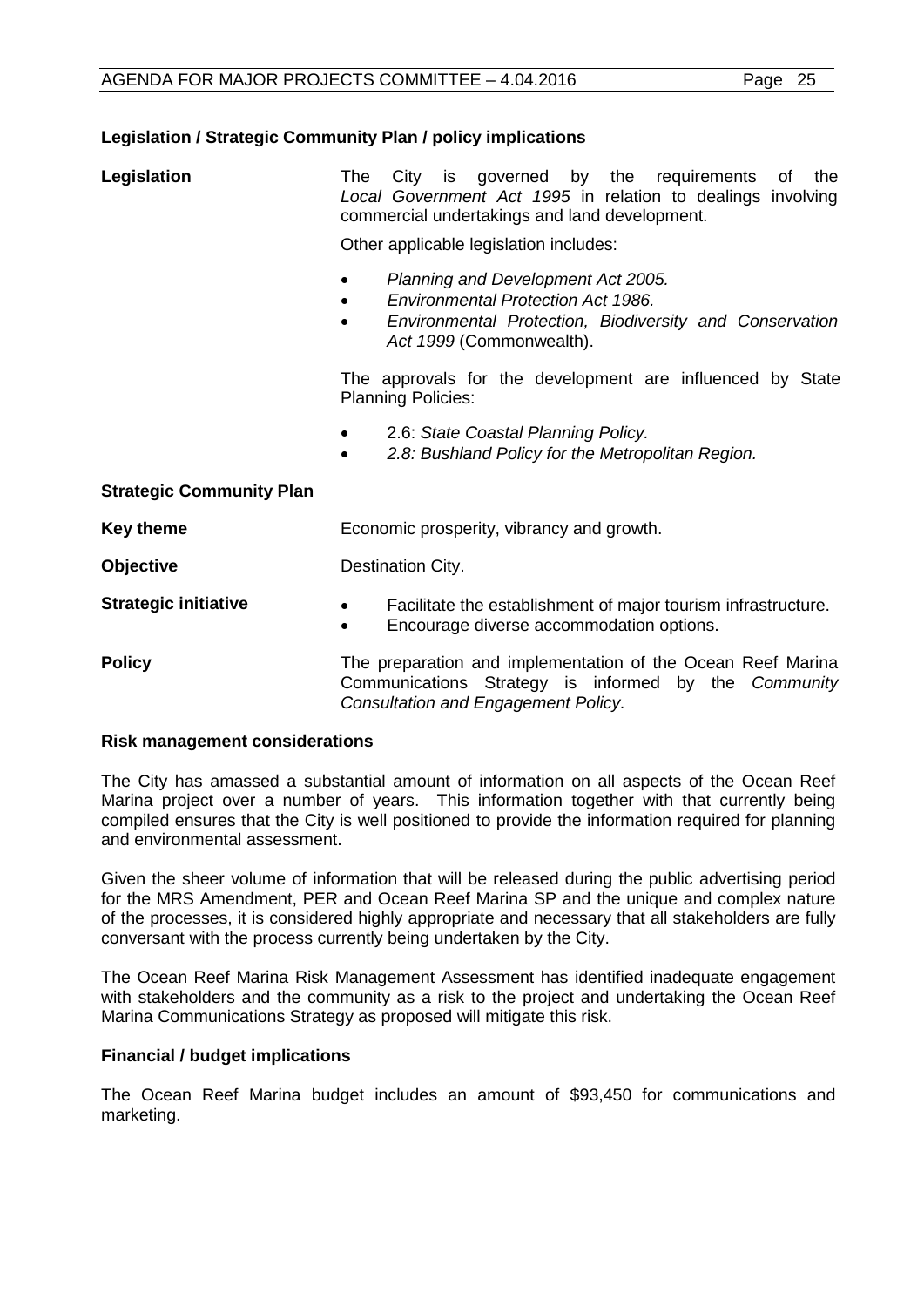#### Current financial year impact

| Account no.<br><b>Budget Item</b><br><b>Budget amount</b><br>Amount spent to date<br><b>Balance</b><br>financial contribution).                                                   | C1001<br>Ocean Reef Marina.<br>\$1,422,924<br>\$804,320<br>\$618,604<br>Note: The 2015-2016 approved budget includes income of \$500,000 (State Government                                                                                                                                      |
|-----------------------------------------------------------------------------------------------------------------------------------------------------------------------------------|-------------------------------------------------------------------------------------------------------------------------------------------------------------------------------------------------------------------------------------------------------------------------------------------------|
| <b>Total Project Expenditure</b>                                                                                                                                                  |                                                                                                                                                                                                                                                                                                 |
| 2007-2008<br>2008-2009<br>2009-2010<br>2010-2011<br>2011-2012<br>2012-2013<br>2013-2014<br>2014-2015<br>2015-2016<br><b>LESS Grants Received</b><br><b>Total City Expenditure</b> | 133,241<br>\$<br>\$<br>968,284<br>\$<br>266,604<br>\$<br>325,046<br>\$<br>388,552<br>\$<br>376,393<br>\$838,371<br>\$1,314,917<br>\$804,320<br>$$$ (785,500)<br>\$4,630,228                                                                                                                     |
| <b>Annual operating cost</b>                                                                                                                                                      | The relevant business case/s, as far as possible, will include<br>anticipated on-going operating costs                                                                                                                                                                                          |
| <b>Estimated annual income</b>                                                                                                                                                    | The relevant business case/s, as far as possible, will include<br>estimated annual income.                                                                                                                                                                                                      |
| <b>Capital replacement</b>                                                                                                                                                        | Detailed analysis will be required at the appropriate stage of the<br>project.                                                                                                                                                                                                                  |
| 20 Year Strategic<br><b>Financial Plan impact</b>                                                                                                                                 | The City's 20 Year Strategic Financial Plan includes \$2,404,000<br>which represents capital expenditure for the 2014-15 and 2015-16<br>financial years. Further analysis of the impact on the 20 Year<br>Strategic Financial Plan will be analysed at the appropriate stage of<br>the project. |
| Impact year                                                                                                                                                                       | 2014-15 and 2015-16.                                                                                                                                                                                                                                                                            |

All amounts quoted in this report are exclusive of GST.

#### **Regional significance**

The Ocean Reef Marina development will become a significant tourist/visitor destination and a key focal point within the northern metropolitan Perth corridor.

# **Sustainability implications**

Progression of the Ocean Reef Marina planning process requires a number of studies/reports addressing key issues pertaining to sustainability (such as social and economic impact, environmental sustainability). As part of the documentation supporting the MRS Amendment, Ocean Reef Marina SP and PER the required management plans will be development.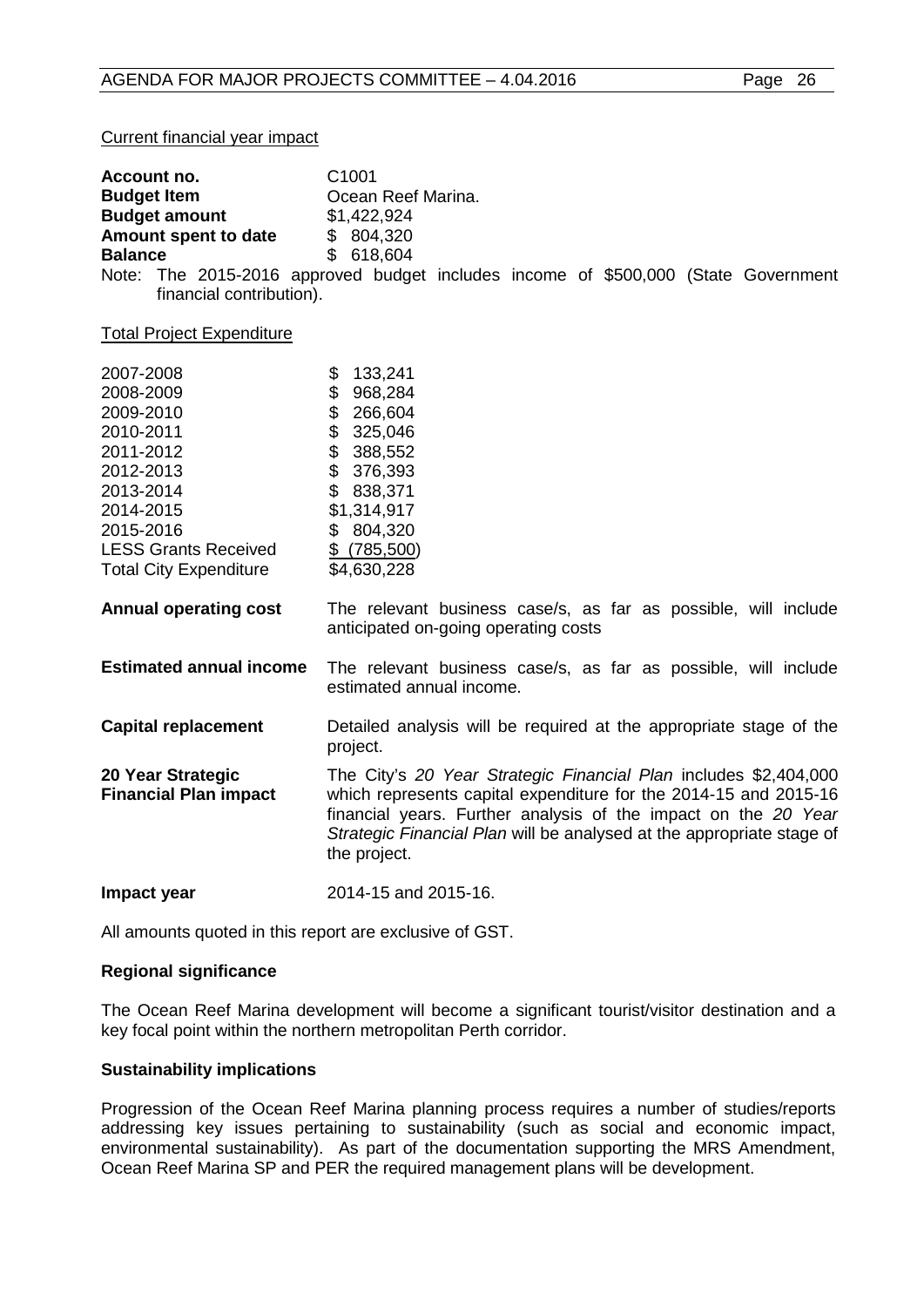# **Consultation**

The Ocean Reef Marina Communications Strategy was prepared in consultation with the City's Marketing and Communications Manager and the Ocean Reef Marina Project Team including Strategen Environmental Consultants and Taylor Burrell Barnett.

Both Strategen and Taylor Burrell Barnett have extensive experience of the approvals process currently being undertaken by the City. This experience has included the development of communications strategies and the identification of information for public release for projects similar to the Ocean Reef Marina.

# **COMMENT**

The Ocean Reef Marina has achieved a series of significant milestones in recent times although there is a perception in the general community that little has happened as much of the work has no visible result. These milestones have been communicated to the community and key stakeholders through a variety of forms, however much of the information pertinent to the approvals processes remains confidential. Further, the general community remains keen for news on potential construction start dates and funding details, being unable to provide definitive answers may result in a loss of support or confidence in the project.

It is considered of significant importance that only accurate, up-to-date and measurable information be provided to key stakeholders and the community in the lead up to and during the public advertising period. While there remains significant support for the project, the public advertising period is likely to bring forward opponents of the project who will have specific issues that will need to be addressed. The Communications Strategy proposes engagement with opponent (and indeed supporter) groups on an individual basis, rather than collectively. This component of the strategy will enable the individual issues raised by these groups to be specifically addressed on a measured basis.

The engagement methodologies proposed in the Ocean Reef Marina Communications Strategy are consistent with those implemented for other similar complex developments such as the Mangles Bay Marina. They are considered appropriate by the Ocean Reef Marina Project Team whose members have considerable experience in similar projects.

# **VOTING REQUIREMENTS**

Simple Majority.

# **OFFICER'S RECOMMENDATION**

That the Major Projects Committee NOTES the Ocean Reef Marina Communications Strategy as detailed in Attachment 1 to this Report.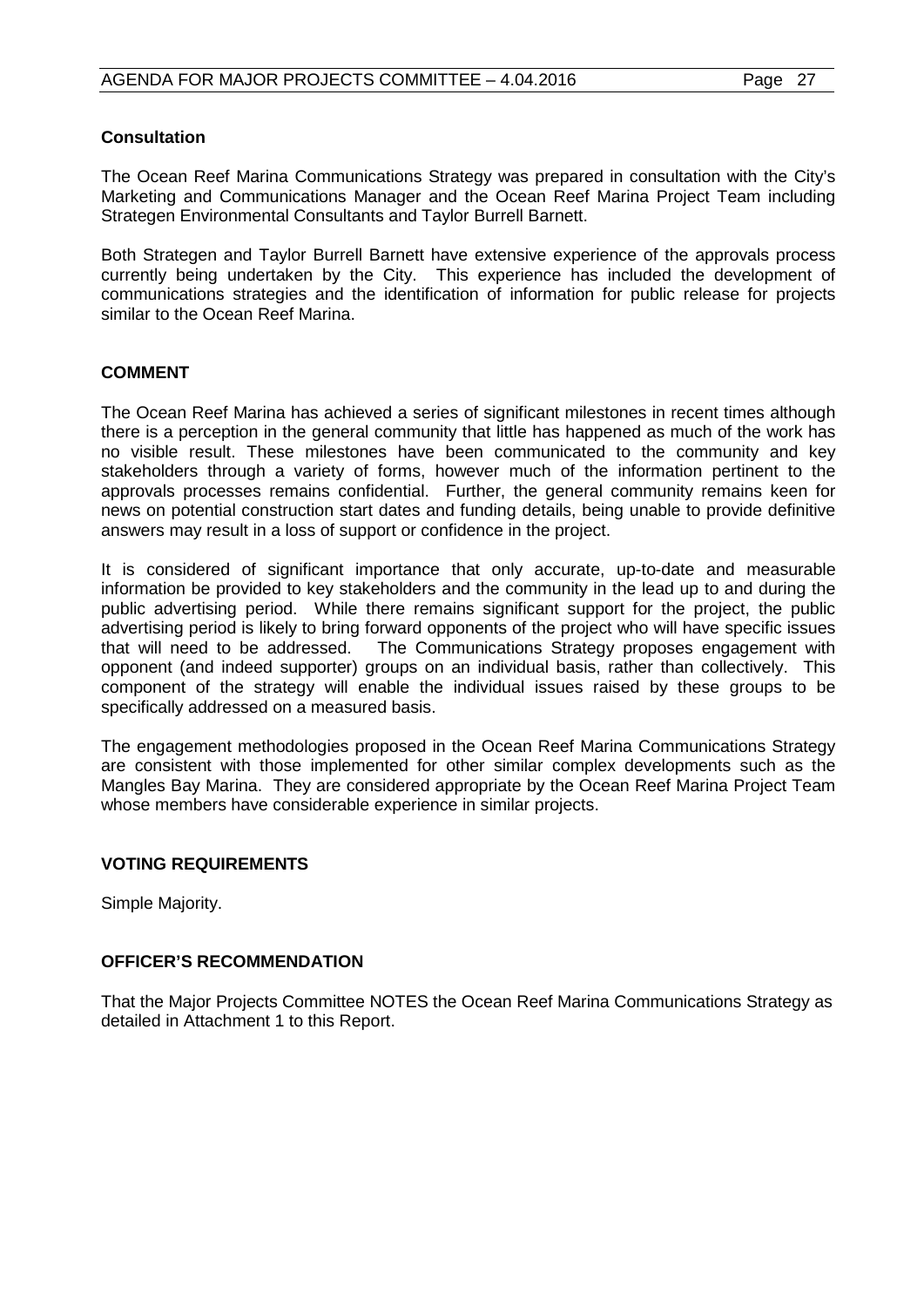**MOVED Cr Chester SECONDED Cr Norman that Council:**

- **1 NOTES the Ocean Reef Marina Communications Strategy as detailed in Attachment 1 to this Report;**
- **2 RE-ESTABLISHES the Ocean Reef Marina Community Reference Group and INVITES previous members that were either residents or representatives from stakeholders that were on the group.**

#### **The Motion was Put and CARRIED (7/0)**

**In favour of the Motion:** Mayor Pickard, Crs Chester, Dwyer, Gobbert, Hollywood, Norman and Taylor.

*Appendix 2 refers*

*[To access this attachment on electronic document, click here: Attach2agnMP040416.pdf](http://www.joondalup.wa.gov.au/files/committees/MAPC/2016/Attach2agnMP040416.pdf)*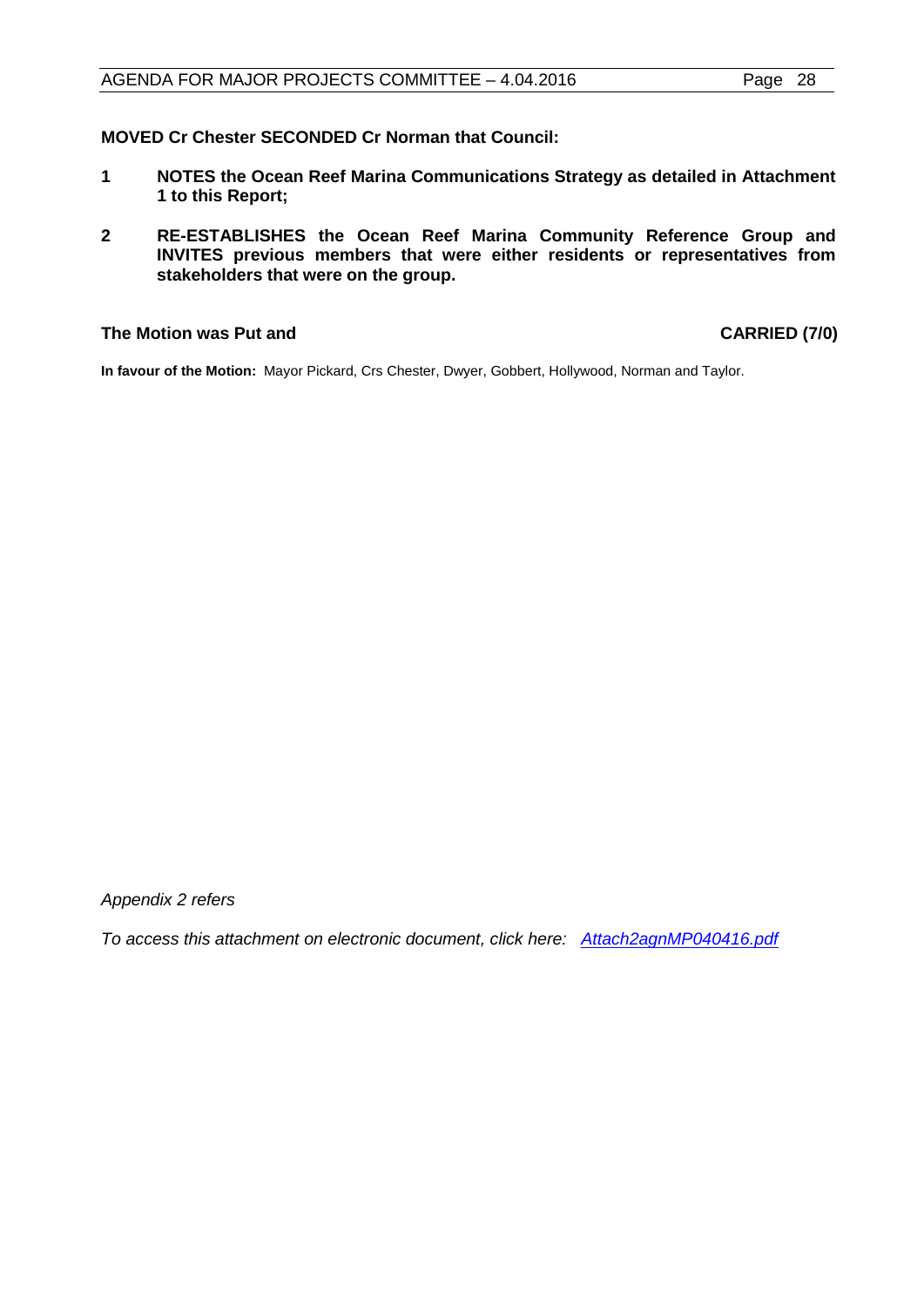*Architecture entered the room at 8.42pm.* 

*Mr Andrew Lilleyman, Mr Jeremy Steward, Mr Luke Davey, and Ms Jenny Watson of ARM* 

# <span id="page-28-0"></span>**ITEM 4 JOONDALUP PERFORMING ARTS AND CULTURAL FACILITY DESIGN PROGRESS REPORT**

| <b>WARD</b>                           | <b>North</b>                                                                                                                                           |                                                      |  |
|---------------------------------------|--------------------------------------------------------------------------------------------------------------------------------------------------------|------------------------------------------------------|--|
| <b>RESPONSIBLE</b><br><b>DIRECTOR</b> | Mr Garry Hunt<br><b>Chief Executive Officer</b>                                                                                                        |                                                      |  |
| <b>FILE NUMBER</b>                    | 75577, 101515                                                                                                                                          |                                                      |  |
| <b>ATTACHMENT</b>                     | Attachment 1                                                                                                                                           | Schematic Design Presentation - Glossary of<br>Terms |  |
| <b>AUTHORITY / DISCRETION</b>         | Information - includes items provided to Council for information<br>purposes only that do not require a decision of Council (that is<br>for 'noting'). |                                                      |  |

# **PURPOSE**

For the Major Projects Committee to note the progress of the Joondalup Performing Arts and Cultural Facility (JPACF) schematic design stage.

# **EXECUTIVE SUMMARY**

At its meeting held on 15 December 2015 (C77-12/15 refers), Council considered a report entitled Joondalup Performing Arts and Cultural Facility Business Case and Progression Options Report. The report provided a business case for the JPACF facility and options to progress the project through a schematic design stage. Upon consideration of the report it was resolved in part that Council:

- *1 NOTES the business case, at this point in time, for the Joondalup Performing Arts and Cultural Facility as detailed in Attachment 1 to Report C77-12/15;*
- *2 REQUESTS the Chief Executive Officer to proceed with the schematic design stage of the Joondalup Performing Arts and Cultural Facility project and NOTES Ashley Raggatt MacDougall Pty Ltd T/A ARM Architecture will undertake the schematic design based on the scope of works and fee proposal as outlined in Report C77-12/15;*

ARM Architecture has commenced the schematic design process and will provide a digital presentation to the Major Projects Committee, on the progress to date.

*It is therefore recommended that the Major Projects Committee NOTES the presentation on the progress of the Joondalup Performing Arts and Cultural Facility schematic design stage.*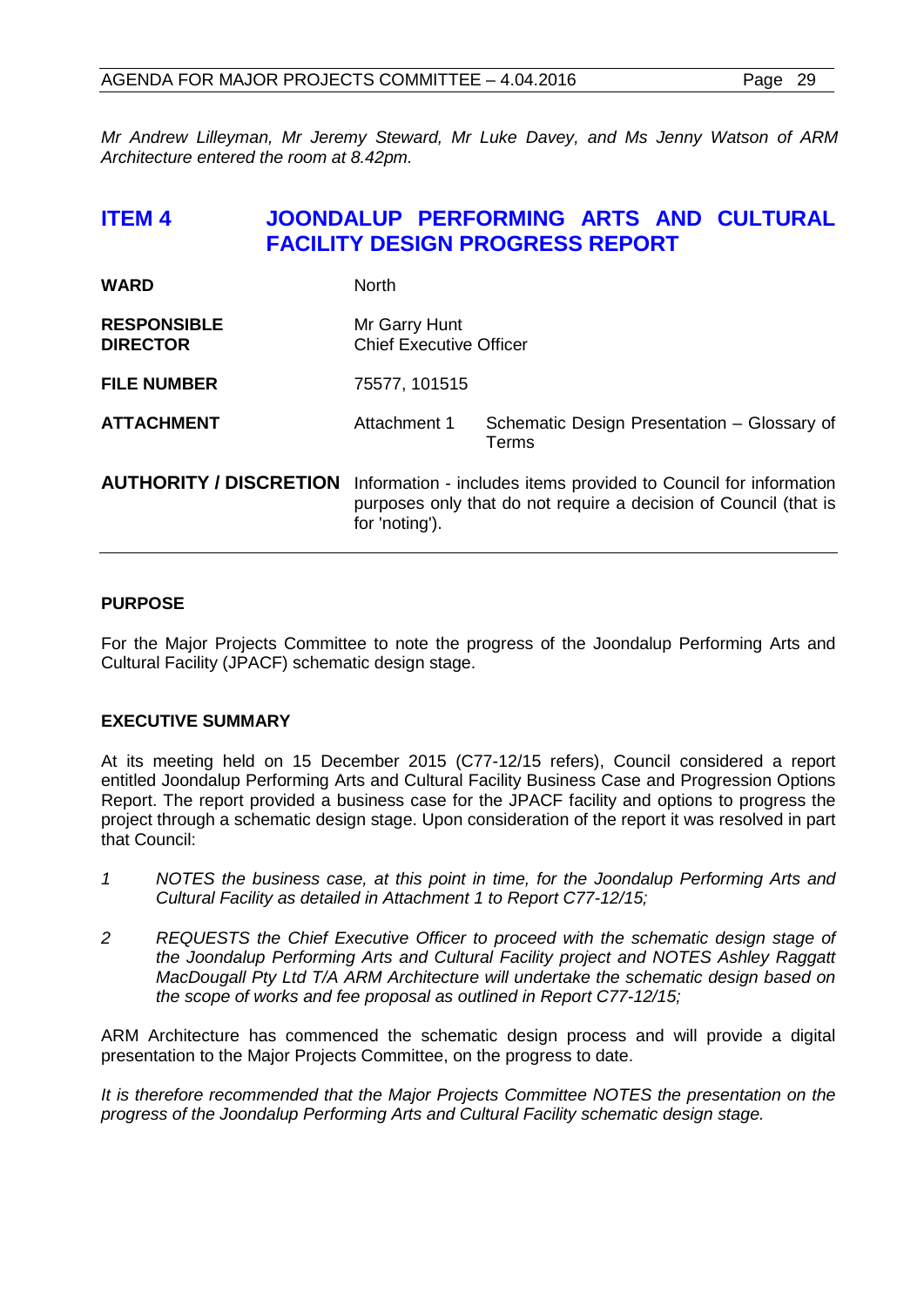# **BACKGROUND**

At its meeting held on 20 February 2013 the former JPACF Steering Committee recommended that Council noted the JPACF *Market Analysis and Feasibility Study* and supported the progression of the JPACF project.

It was identified that one of the key stages of the JPACF project was the progression of a concept design for the facility based on the "Art Box" model as outlined in the JPACF *Market Analysis and Feasibility Study*.

At its meeting held on 19 March 2013 (CJ040-03/13 refers) it was agreed in part that Council:

- *"1 APPROVES the "Art Box" as the preferred model for the basis of an architectural design competition for the development of a refined conceptual design for the Joondalup Performing Arts and Cultural Facility;*
- *2 AUTHORISES the Chief Executive Officer to initiate an architectural design competition for the development of a refined conceptual design for the Joondalup Performing Arts and Cultural Facility."*

The City commenced a two stage architectural design competition through an Expression of Interest process in April 2013.

At its meeting held on 15 April 2014 (CJ060-04/14 and CJ061-04/14 refer) Council considered two reports relating to the JPACF project progress and the Architectural Design Competition and it was resolved in part that Council:

*"2 SUPPORTS progressing the Joondalup Performing Arts and Cultural Facility Project in accordance with the project program as detailed in Attachment 2 to Report CJ060-04/14, including the undertaking of a social impact assessment of the Joondalup Performing Arts and Cultural Facility."*

and

- *"1 ENDORSES Ashton Raggatt McDougall Pty Ltd T/A ARM Architecture as the winner of the Joondalup Performing Arts and Cultural Facility Architectural Design Competition;*
- *2 AUTHORISES the Chief Executive Officer to enter into negotiations with Ashton Raggatt McDougall Pty Ltd T/A ARM Architecture to determine the architectural fees and project program to get to a modified conceptual design as required to enable the project to progress."*

At its meeting held on 12 March 2015 the former JPACF Steering Committee considered the report entitled Joondalup Performing Arts and Cultural Facility – Progress Report. The report outlined the progress on the project including details of the design review of the concept design, funding strategy and business case. At this meeting the project architects – ARM Architecture, presented on the progress of the design review process. The JPACF Steering Committee resolved, in part, as follows:

*"That the Joondalup Performing Arts and Cultural Facility Steering Committee:*

- *3 REQUESTS the Chief Executive Officer provide a further report on the following:*
	- *3.1 Traffic treatments and modelling around the facility;*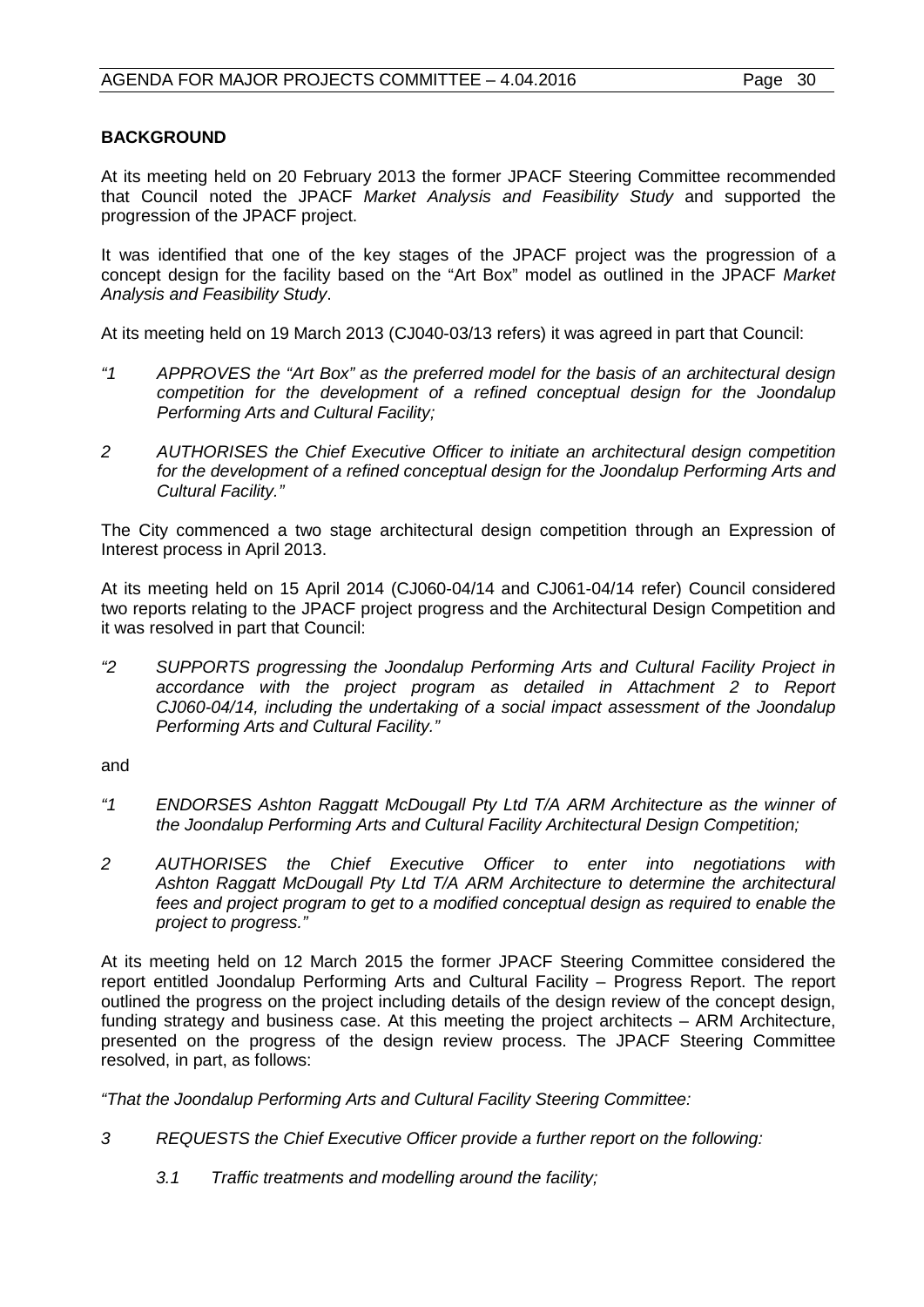- *3.2 Designated use and location of the art gallery;*
- *3.3 Seating capacity of the main auditorium;*
- *3.4 Treatment and considerations of the external plant and infrastructure adjoining the facility;*
- *3.5 Treatment and visual presence of the eastern facade adjacent to West Coast Institute."*

A further progress report was considered by the former JPACF Steering Committee at its meeting held on 24 June 2015. The report and accompanying presentation detailed the design review findings, funding strategy and progress on the business case based on the ARM Architecture design.

The former JPACF Steering Committee raised several questions regarding the business case section of the report and the Chief Executive Officer was requested to prepare a report with further details on the business case. The resultant report was considered by the former JPACF Steering Committee at its meeting held on 22 July 2015.

As recommended by the former JPACF Steering Committee, at its meeting held on 28 July 2015 (CJ125-0715 and CJ126-07/15 refer) it was resolved that Council:

- *"1 NOTES the details of the design review of the Joondalup Performing Arts and Cultural Facility Project as detailed in Report CJ125-07/15 and as presented at the Joondalup Performing Arts and Cultural Facility Steering Committee;*
- *2 REQUESTS the Chief Executive Officer to provide a further report to the Joondalup Performing Arts and Cultural Facility Steering Committee outlining a strategy and costings for the schematic design stage of the project and to present a full business case for formal adoption of Council;*
- *3 NOTES the summary of the Joondalup Performing Arts and Cultural Facility Business Case as presented in this Report and NOTES the Chief Executive Officer will submit a grant application to the Federal Government's National Stronger Regions Fund."*

and:

*"That Council NOTES the progress of the draft business case for the Joondalup Performing Arts and Cultural Facility and REQUESTS a final business case be presented to Council for adoption."*

At its meeting held on 15 December 2015 (C77-12/15 refers), Council considered a report entitled Joondalup Performing Arts and Cultural Facility Business Case and Progression Options Report. The report provided a business case for the JPACF facility and options to progress the project through a schematic design stage. Upon consideration of the report it was resolved that Council:

- *"1 NOTES the Business Case, at this point in time, for the Joondalup Performing Arts and Cultural Facility as detailed in Attachment 1 to Report C77-12/15;*
- *2 REQUESTS the Chief Executive Officer to proceed with the schematic design stage of the Joondalup Performing Arts and Cultural Facility project and NOTES Ashley Raggatt MacDougall Pty Ltd T/A ARM Architecture will undertake the schematic design based on the scope of works and fee proposal as outlined in Report C77-12/15;*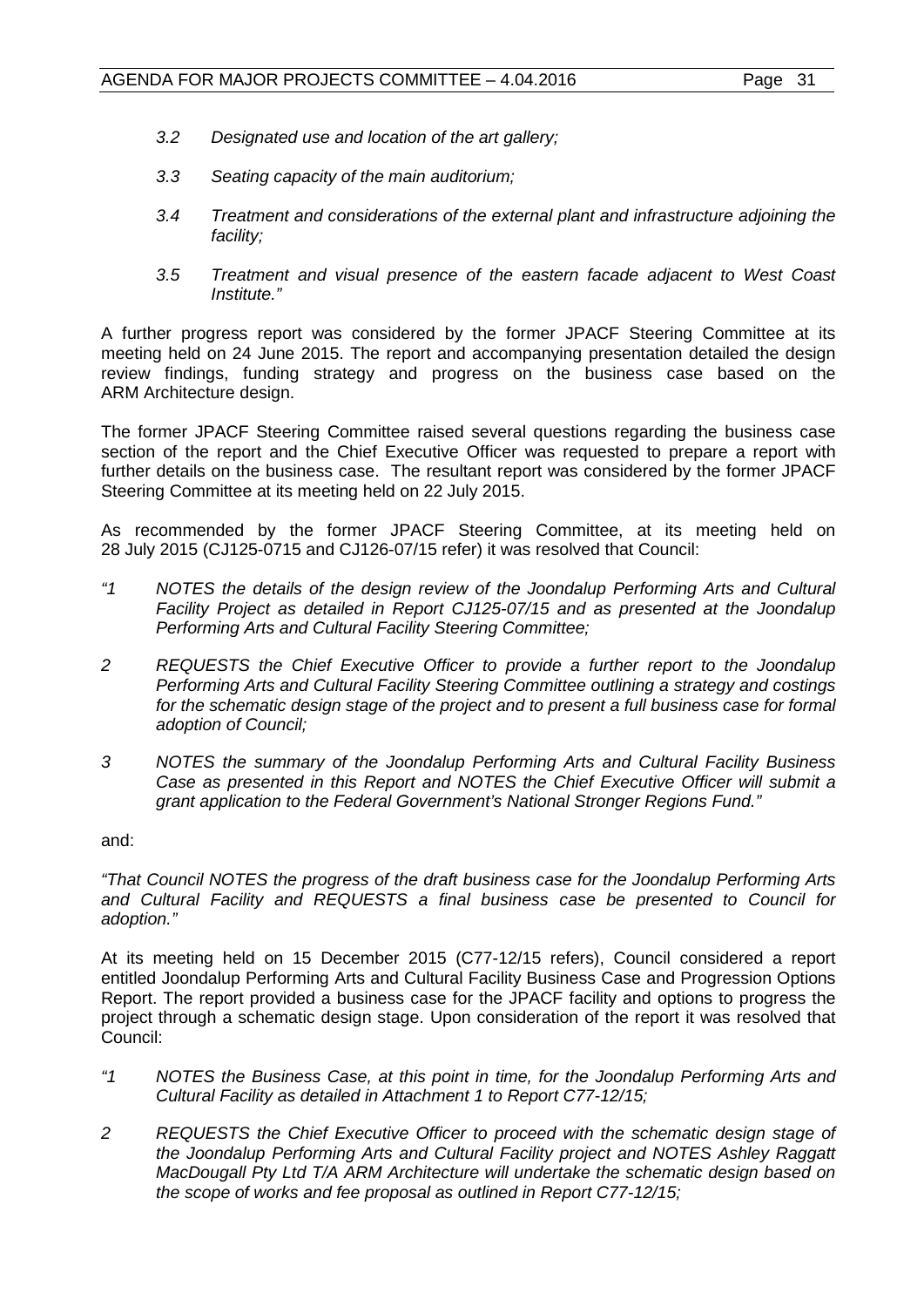- *3 NOTES the Business Case for the Joondalup Performing Arts and Cultural Facility project is final at this point in time and will be further refined for Council's approval in view of the outcomes of the schematic design stage and revised costings;*
- *4 NOTES the Chief Executive Officer will submit a grant application to Round Three of the Federal Government's National Stronger Regions Fund."*

# **DETAILS**

# **Schematic Design Stage**

In January 2016 ARM Architecture commenced the schematic design stage for the JPACF. It is envisaged the schematic design will be completed by mid 2016. The deliverables will be a schematic design report consisting of the following:

- Background information about the project, including objectives, vision, budget, and progression since Concept Design phase.
- Consultation process (for example, with Council, the Major Projects Committee, the City, user group(s), and potentially wider community).
- Reference documents, standards and design precedents which have informed the design process.
- Design response/statement, building on what was included in the original ARM Architecture architectural design competition concept design report.
- Value engineering changes.
- Functional accommodation schedule, including floor areas, accompanied by a description of the intent and purpose of each major functional area (for example, the main auditorium, black box, foyer, function space, administration offices, loading dock and the like).
- Fixtures and equipment schedule, accompanied by a description of major elements.
- Schematic design architectural drawings, including site plan, all floor plans, elevations and building sections at a large scale, usually 1:100 or 1:200.
- Rendered views.
- Materials schedule first draft.
- Schematic Design Reports from all sub-consultants, including drawing sets where relevant.
- Engineering drawings which may still be at sketch stage these sketches will have been coordinated and included within the architectural drawings.
- Room Data Sheets first draft.

The schematic design report will include input from the following disciplines:

- architecture
- theatre  $+$  AV design
- acoustic
- engineering
- quantity surveyor
- landscape
- architecture
- structural engineering
- civil engineering
- electrical engineering
- lift engineering
- mechanical engineering
	- hydraulics/fire services
	- fire engineering
	- environmentally
		- sustainable development
- transport
- facade
	- engineering
- **building**
- certification
- specialist lighting
- geotechnical
- **irrigation**
- signage and way-finding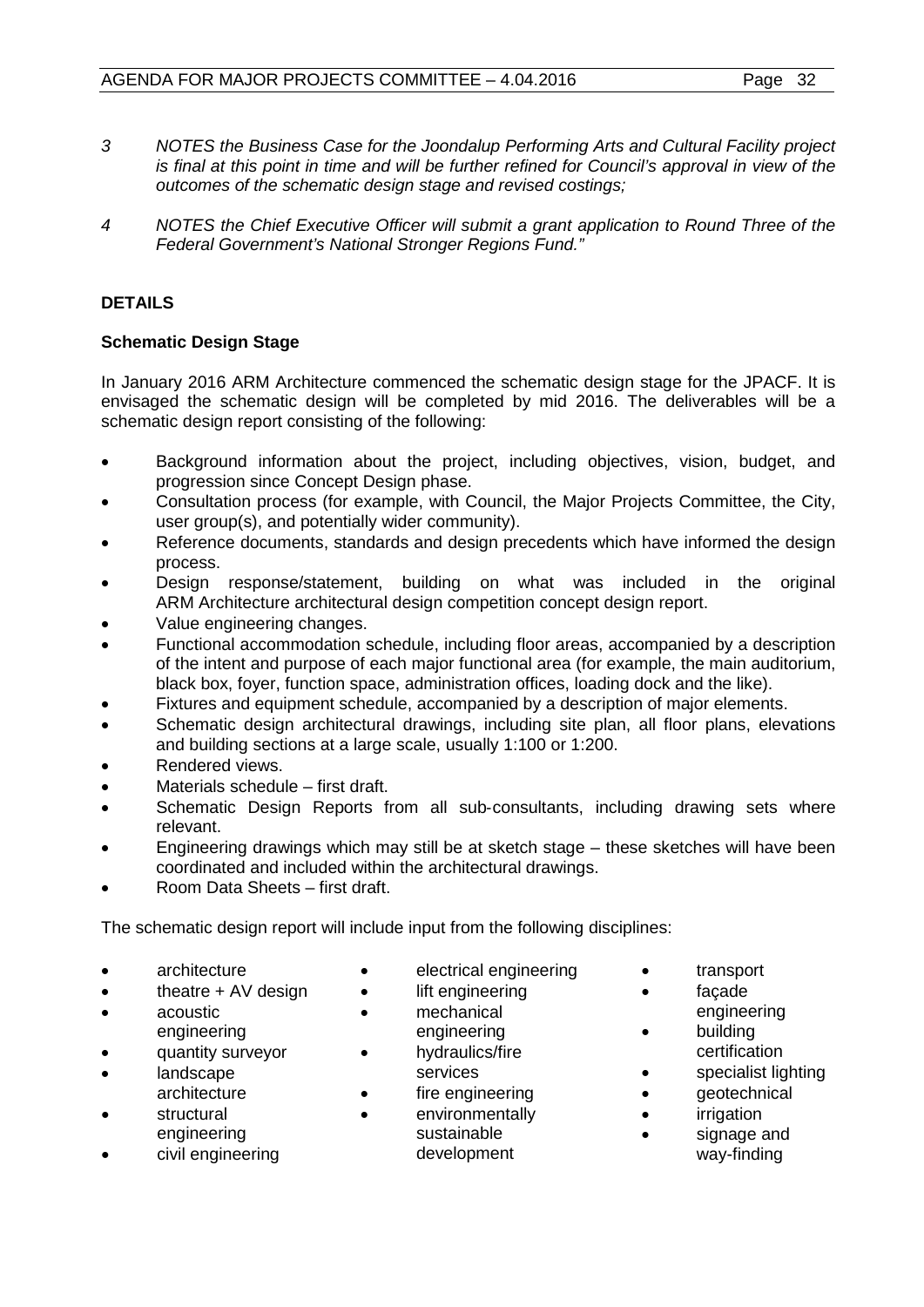# **Issues and options considered**

Not applicable.

# **Legislation / Strategic Community Plan / policy implications**

| Legislation                     |  | commercial undertakings and land development. |  | The City is governed by the requirements of the<br>Local Government Act 1995 in relation to dealings involving |  |
|---------------------------------|--|-----------------------------------------------|--|----------------------------------------------------------------------------------------------------------------|--|
| <b>Strategic Community Plan</b> |  |                                               |  |                                                                                                                |  |

| <b>Key theme</b> | Community Wellbeing. |
|------------------|----------------------|
|                  |                      |

| Cultural development. |
|-----------------------|
|                       |

- **Strategic initiative Establish a significant cultural facility with the capacity to** attract a world-class visual and performing arts events.
- **Policy** Not applicable.

### **Risk management considerations**

A comprehensive risk management plan outlining the risks apparent to the project has been prepared and is continually updated as the project progresses. The financial risks and sensitivities are outlined in the business case as noted by Council at its meeting held on 15 December 2015 (C77-12/15 refers). The financial projections will continue to be assessed throughout the project.

The current project plan aims for the facility to be operational by July 2019, but these are estimated timescales. There are a wide number of issues that will impact the project plan. The timescales will be subject to further review as part of the next phase of the project.

# **Financial / budget implications**

#### Current financial year impact

| Account no.          | 1-210-C1002.                                     |
|----------------------|--------------------------------------------------|
| <b>Budget Item</b>   | Joondalup Performing Arts and Cultural Facility. |
| <b>Budget amount</b> | \$1,736,954                                      |
| Amount spent to date | 95,455                                           |
| <b>Balance</b>       | \$1,641,499                                      |

The budget allocated for 2015-16 is for the engagement of expert consultants and other costs associated with project management, site assessment, schematic design fees, and commencement of design development.

#### Future financial year impact

The development of the JPACF will require a significant financial contribution towards the capital cost and a significant ongoing annual subsidy for the facility's operations.

The business case outlines that the estimated capital cost of the facility is \$97.6 million in today's dollars. This includes costs for the Jinan Garden, traffic improvements, external works and project management.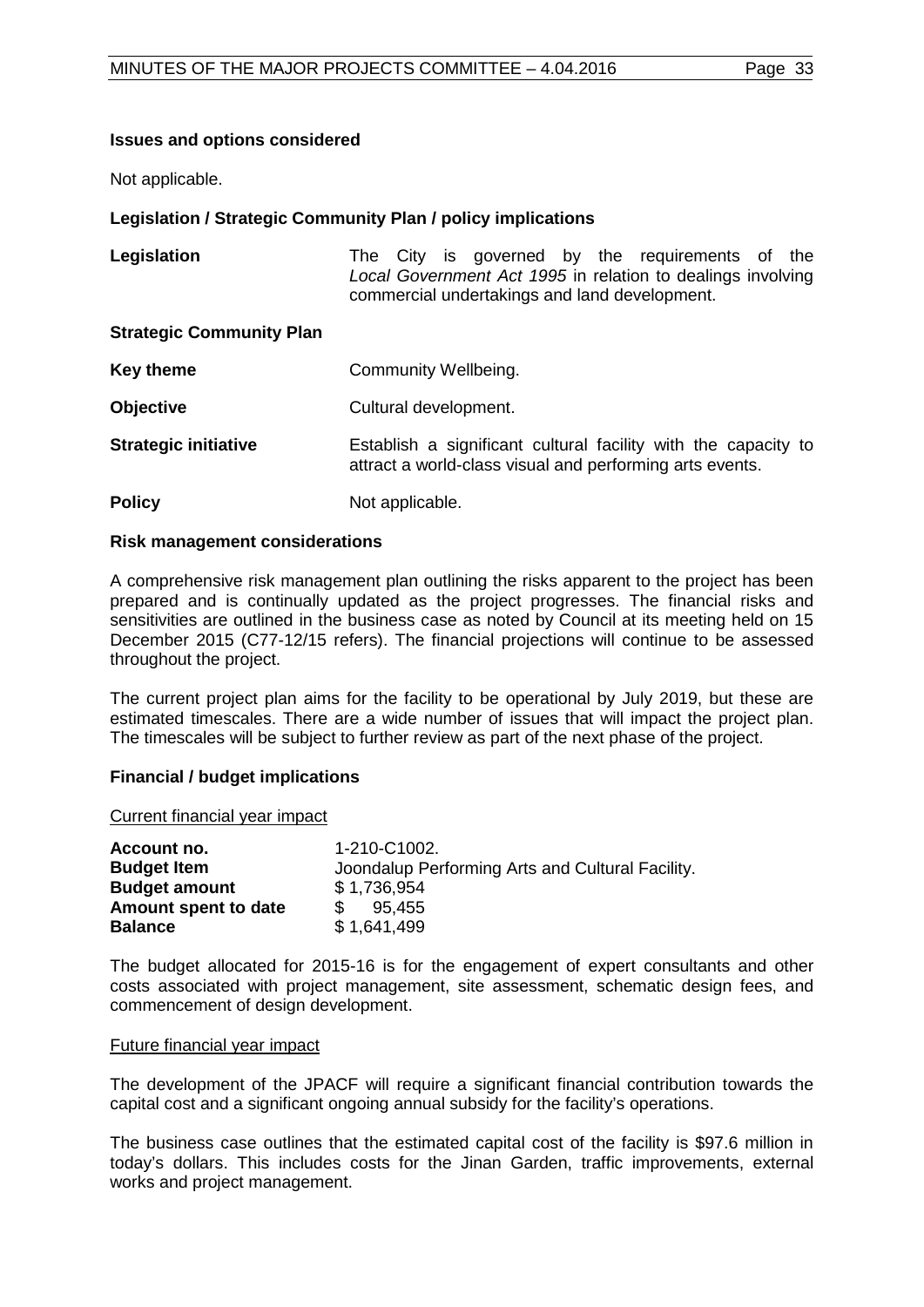Investigations have indicated that annual operating subsidies for comparable facilities in Australia can exceed \$1 million. The business case has been refined using data from the 2012 JPACF *Market Analysis and Feasibility Study*, Australian Performing Arts Centres Association and performing arts management consultant input. As detailed in the business case the current financial analysis for the JPACF indicates an annual operating subsidy of between \$800,000 and \$900,000 (excluding borrowing costs).

**20 Year Strategic Financial Plan impact**  \$97.6 million.

### **Impact year** 2018-19.

All amounts quoted in this report are exclusive of GST.

### **Regional significance**

The construction of the Joondalup Performing Arts and Cultural Facility will enhance the City Centre as the major commercial, educational, recreational and arts and culture centre for the northern corridor of the Perth metropolitan area.

### **Sustainability implications**

The sustainability implications are contained within the draft business case and will be further considered during the preparation of a detailed design for the facility.

### **Consultation**

From the early stages of the project the City has consulted widely on the JPACF project as follows:

- In the initial scoping and planning phases of the project a comprehensive survey of various schools, community groups and professional cultural and performing arts performers and artists was undertaken by the City.
- In the preparation of the 2012 Market Analysis and Feasibility Study, numerous performing arts managers, local, performing arts venues, arts producers, local cultural organisations and existing, school, convention, sporting and learning facility representatives were consulted with.
- During the architectural design competition for the concept design, ratepayers, residents and the broader community were given the opportunity to view the four conceptual design submissions and vote and comment on their preferred design. The City received over 450 votes and numerous comments.
- On an ongoing basis the City has consulted with performing arts facility managers, the Department of Culture and the Arts and Perth Theatre Trust. It is expected that further interaction with State Government representatives and experts in the performing arts, conferencing, events, exhibitions and education sectors will be undertaken as the project progresses.

# **COMMENT**

The schematic design stage is progressing in accordance with the project program and is scheduled for completion due by mid 2016.

The project Architects ARM Architecture will provide a presentation to the Major Projects Committee.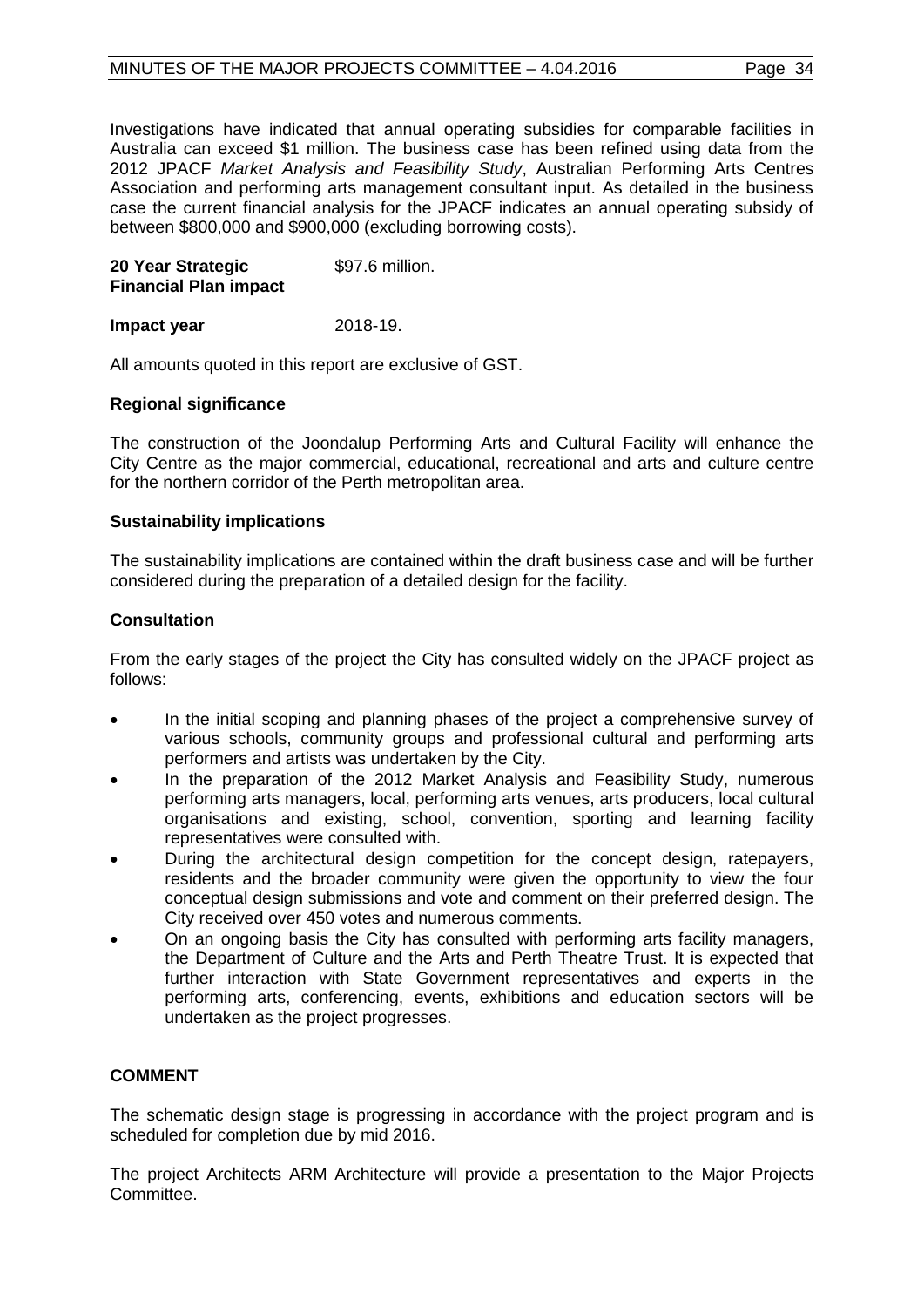# **VOTING REQUIREMENTS**

Simple Majority.

*Cr Chester left the room at 9.25pm and returned at 9.27 pm. Chief Executive Officer left the room at 9.28pm and returned at 9.29pm.*

**MOVED Cr Gobbert SECONDED Cr Dwyer that the Major Projects Committee NOTES the presentation on the progress of the Joondalup Performing Arts and Cultural Facility schematic design stage.**

**The Motion was Put and CARRIED (7/0)** 

**In favour of the Motion:** Mayor Pickard, Crs Chester, Dwyer, Gobbert, Hollywood, Norman and Taylor.

*Mr Andrew Lilleyman, Mr Jeremy Steward, Mr Luke Davey, and Ms Jenny Watson of ARM Architecture and Cr Poliwka left the room at 9.50pm. Senior Projects Officer left the room at 9.51pm.*

*Appendix 3 refers*

<span id="page-34-0"></span>*[To access this attachment on electronic document, click here: Attach3agnMP040416.pdf](http://www.joondalup.wa.gov.au/files/committees/MAPC/2016/Attach3agnMP040416.pdf)*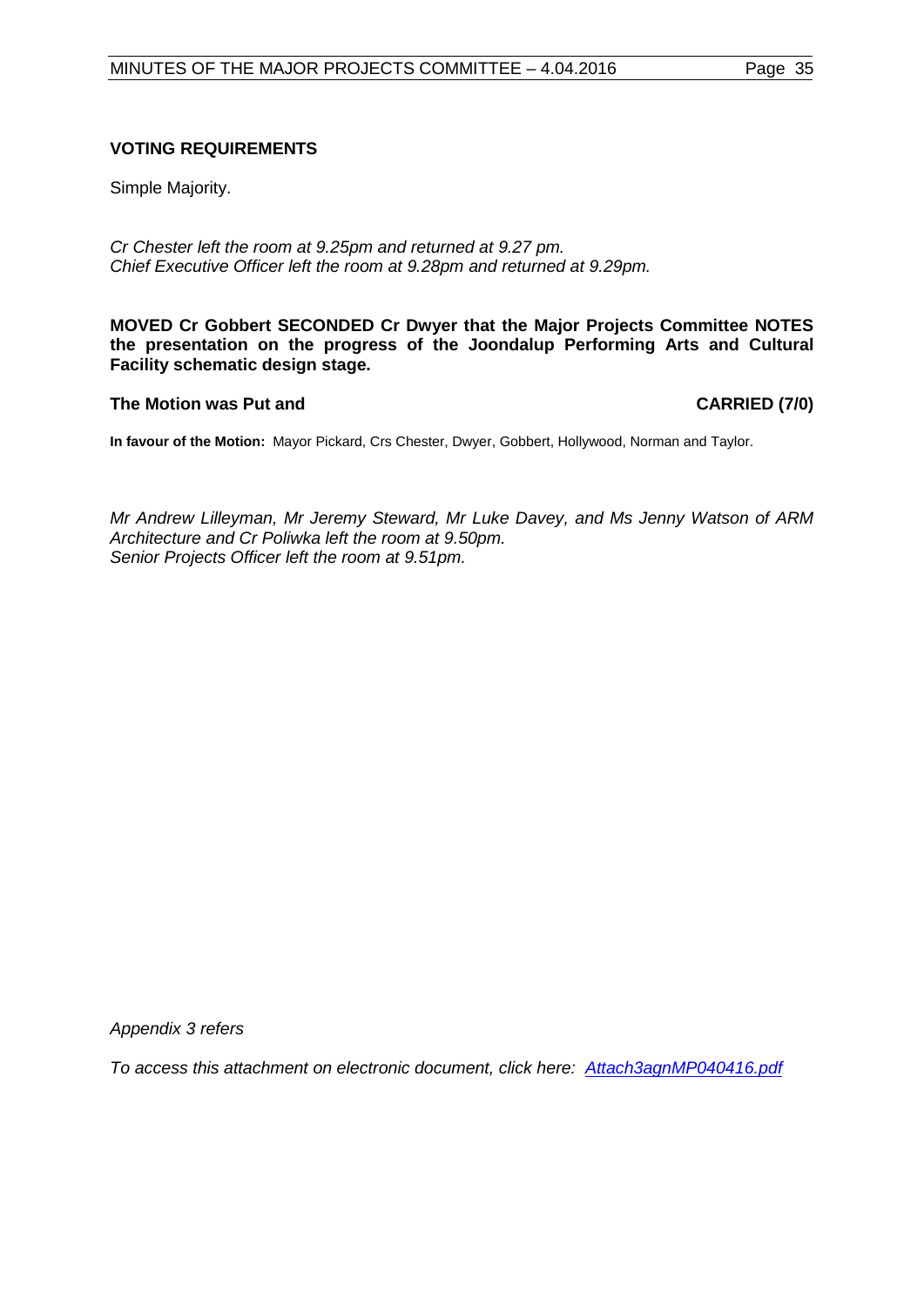*Mr Tony Hatt, Mr Chad Ferguson and Mr Damon Ferguson of Devwest Group Pty Ltd entered the room at 9.51pm.* 

# **Disclosures of Proximity Interest**

| <b>Name/Position</b>      | <b>Cr Russell Poliwka.</b>                                       |
|---------------------------|------------------------------------------------------------------|
| <b>Item No./Subject</b>   | Item 5 - Confidential - Joondalup City Centre Development - Boas |
|                           | Place Concept Plan.                                              |
| <b>Nature of interest</b> | <b>Proximity Interest.</b>                                       |
| <b>Extent of Interest</b> | Cr Poliwka owns property opposite the development site.          |

# **ITEM 5 CONFIDENTIAL - JOONDALUP CITY CENTRE DEVELOPMENT - BOAS PLACE CONCEPT PLAN**

| WARD                                  | <b>North</b>                                                                                                                                           |
|---------------------------------------|--------------------------------------------------------------------------------------------------------------------------------------------------------|
| <b>RESPONSIBLE</b><br><b>DIRECTOR</b> | Mr Garry Hunt<br>Office of the CEO                                                                                                                     |
| <b>FILE NUMBER</b>                    | 103036, 101515                                                                                                                                         |
| ATTACHMENT                            | Attachment 1<br><b>Boas Place Concept Plan</b>                                                                                                         |
| <b>AUTHORITY / DISCRETION</b>         | Information - includes items provided to Council for<br>information purposes only that do not require a decision of<br>Council (that is for 'noting'). |

This Report was confidential in accordance with section 5.23(2)(c) of the *Local Government Act 1995*, which also permits the meeting to be closed to the public for business relating to the following:

*a contract entered into, or which may be entered into, by the local government and which relates to a matter to be discussed at the meeting.*

A full report was provided to Elected Members under separate cover. The report is not for publication.

*Cr McLean left the room at 9.57pm and returned at 9.59pm. Manager Governance left the room at 10.18pm and returned at 10.20pm. Cr Hollywood left the room at 10.28pm and returned at 10.30pm. Cr Dwyer left the room at 10.45pm.*

# **OFFICER'S RECOMMENDATION**

That the Major Projects Committee NOTES the identified components and proposed strategy for the delivery of a revised Joondalup City Centre Development – Boas Place Concept Plan.